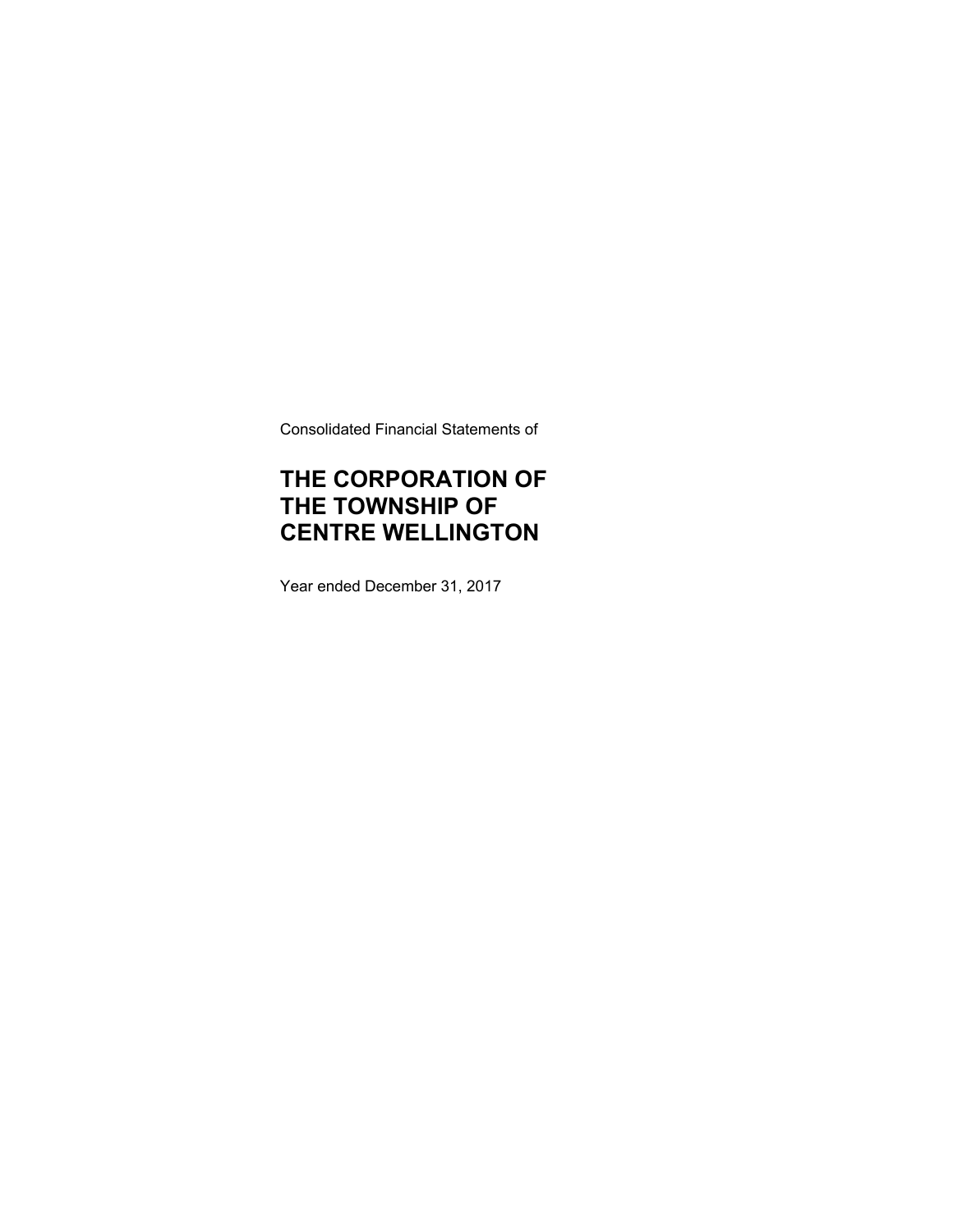## **THE CORPORATION OF THE TOWNSHIP OF CENTRE WELLINGTON Index to Financial Statements**

**For the year ended December 31, 2017** 

### **Consolidated Financial Statements**

## **Trust Fund Financial Statements**

| Statement of Operations and Changes in Net Financial Assets  31 |  |
|-----------------------------------------------------------------|--|
|                                                                 |  |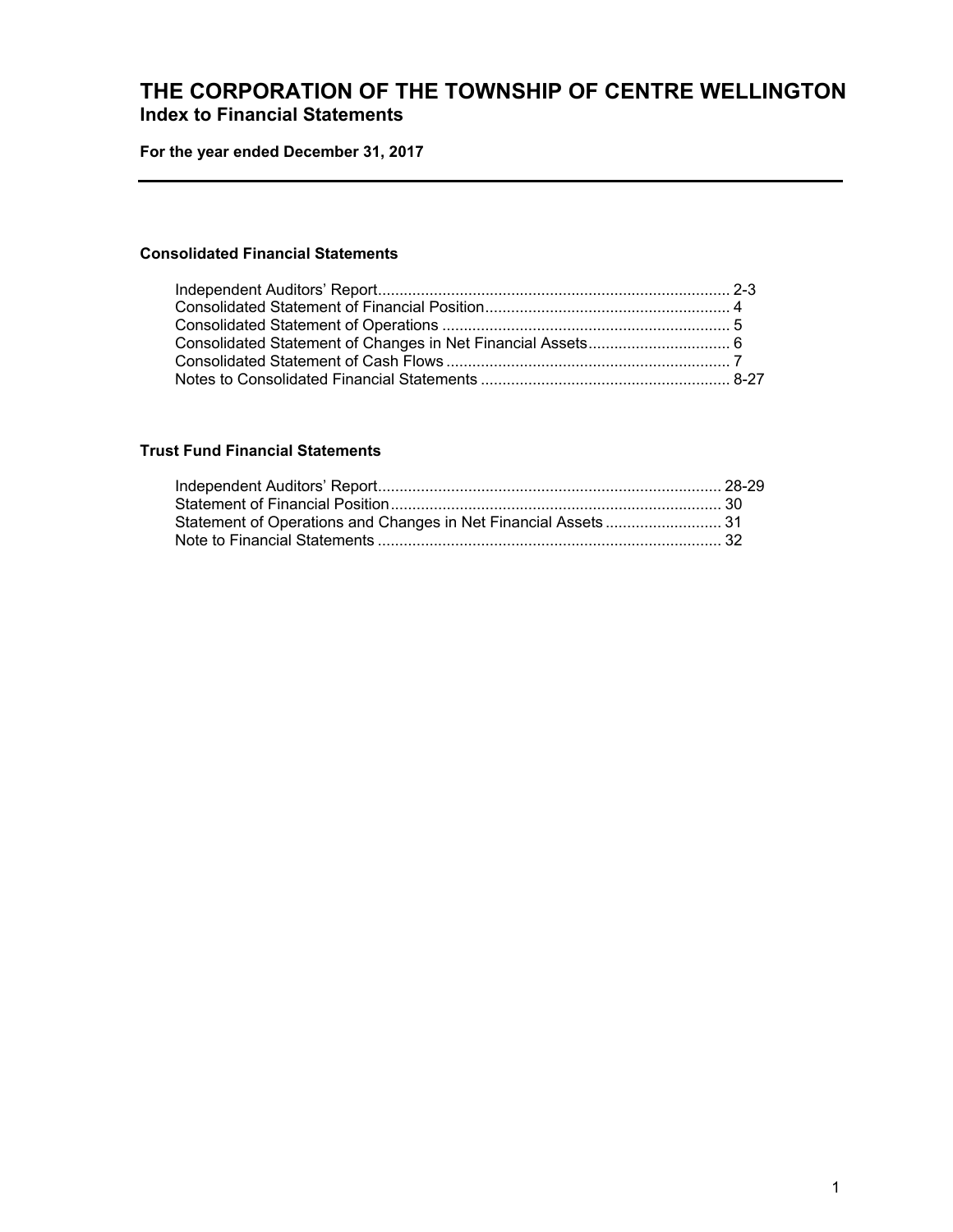

KPMG LLP 115 King Street South 2nd Floor Waterloo ON N2J 5A3 Canada Tel 519-747-8800 Fax 519-747-8830

## **INDEPENDENT AUDITORS' REPORT**

To the Members of Council, Inhabitants and Ratepayers of The Corporation of the Township of Centre Wellington

We have audited the accompanying consolidated financial statements of The Corporation of the Township of Centre Wellington (''the Entity''), which comprise the statement of financial position as at December 31, 2017, and the statements of operations, changes in net financial assets, and cash flows for the year then ended, and a summary of significant accounting policies and other explanatory information.

Management's Responsibility for the Consolidated Financial Statements

Management is responsible for the preparation and fair presentation of these consolidated financial statements in accordance with Canadian public sector accounting standards, and for such internal control as management determines is necessary to enable the preparation of consolidated financial statements that are free from material misstatement, whether due to fraud or error.

#### Auditor's Responsibility

Our responsibility is to express an opinion on these consolidated financial statements based on our audit. We conducted our audit in accordance with Canadian generally accepted auditing standards. Those standards require that we comply with ethical requirements and plan and perform an audit to obtain reasonable assurance about whether the consolidated financial statements are free from material misstatement.

An audit involves performing procedures to obtain audit evidence about the amounts and disclosures in the consolidated financial statements. The procedures selected depend on our judgment, including the assessment of the risks of material misstatement of the consolidated financial statements, whether due to fraud or error. In making those risk assessments, we consider internal control relevant to the Entity's preparation and fair presentation of the consolidated financial statements in order to design audit procedures that are appropriate in the circumstances, but not for the purpose of expressing an opinion on the effectiveness of the Entity's internal control.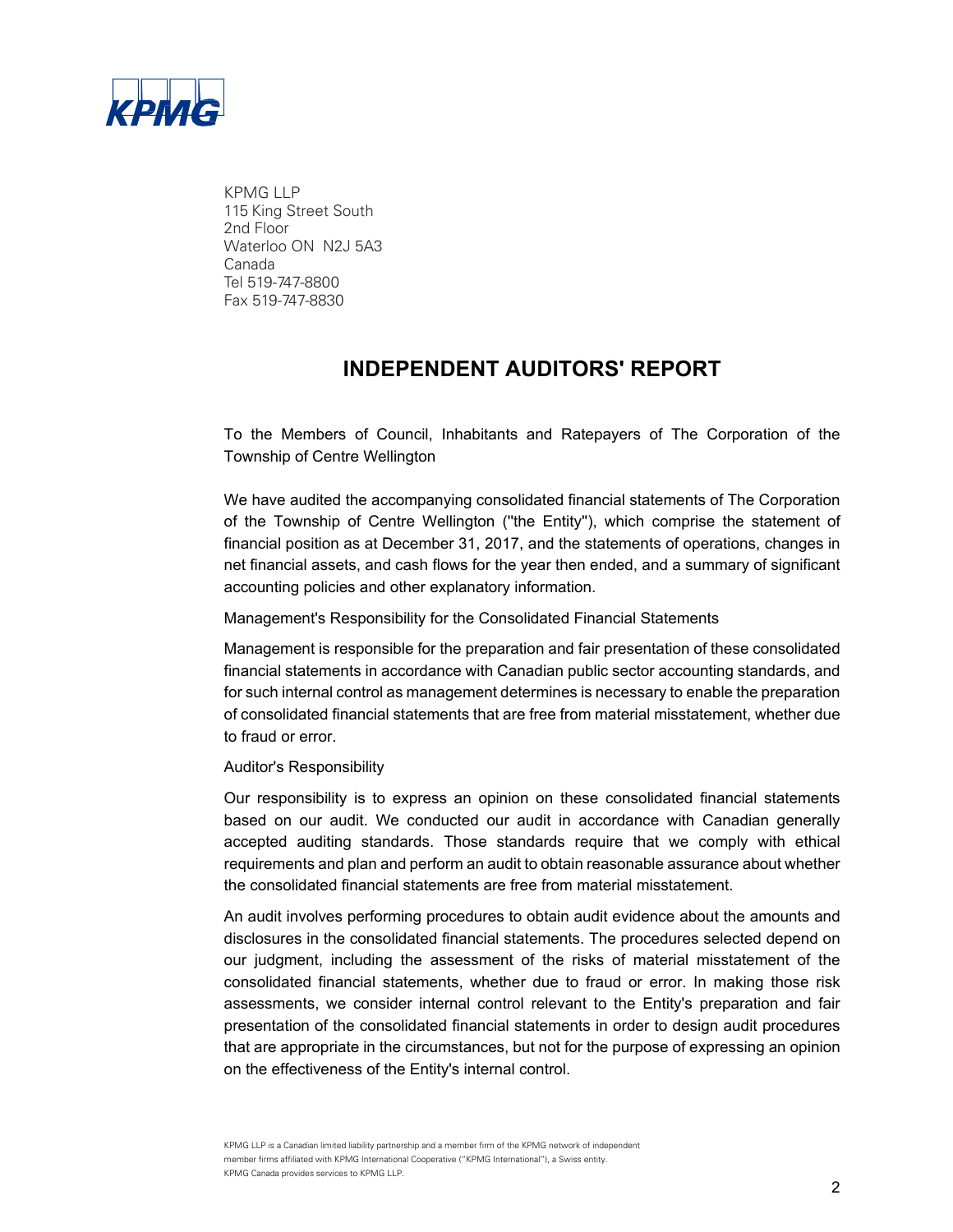

### Page 2

An audit also includes evaluating the appropriateness of accounting policies used and the reasonableness of accounting estimates made by management, as well as evaluating the overall presentation of the consolidated financial statements.

We believe that the audit evidence we have obtained is sufficient and appropriate to provide a basis for our audit opinion.

## Opinion

In our opinion, the consolidated financial statements present fairly, in all material respects, the financial position of Corporation of the Township of Centre Wellington as at December 31, 2017, and the results of its operations changes in net financial assets and its cash flows for the year then ended in accordance with Canadian public sector accounting standards.

 $k$ *PMG*  $\mu$ 

Chartered Professional Accountants, Licensed Public Accountants

Waterloo, Canada June 18, 2018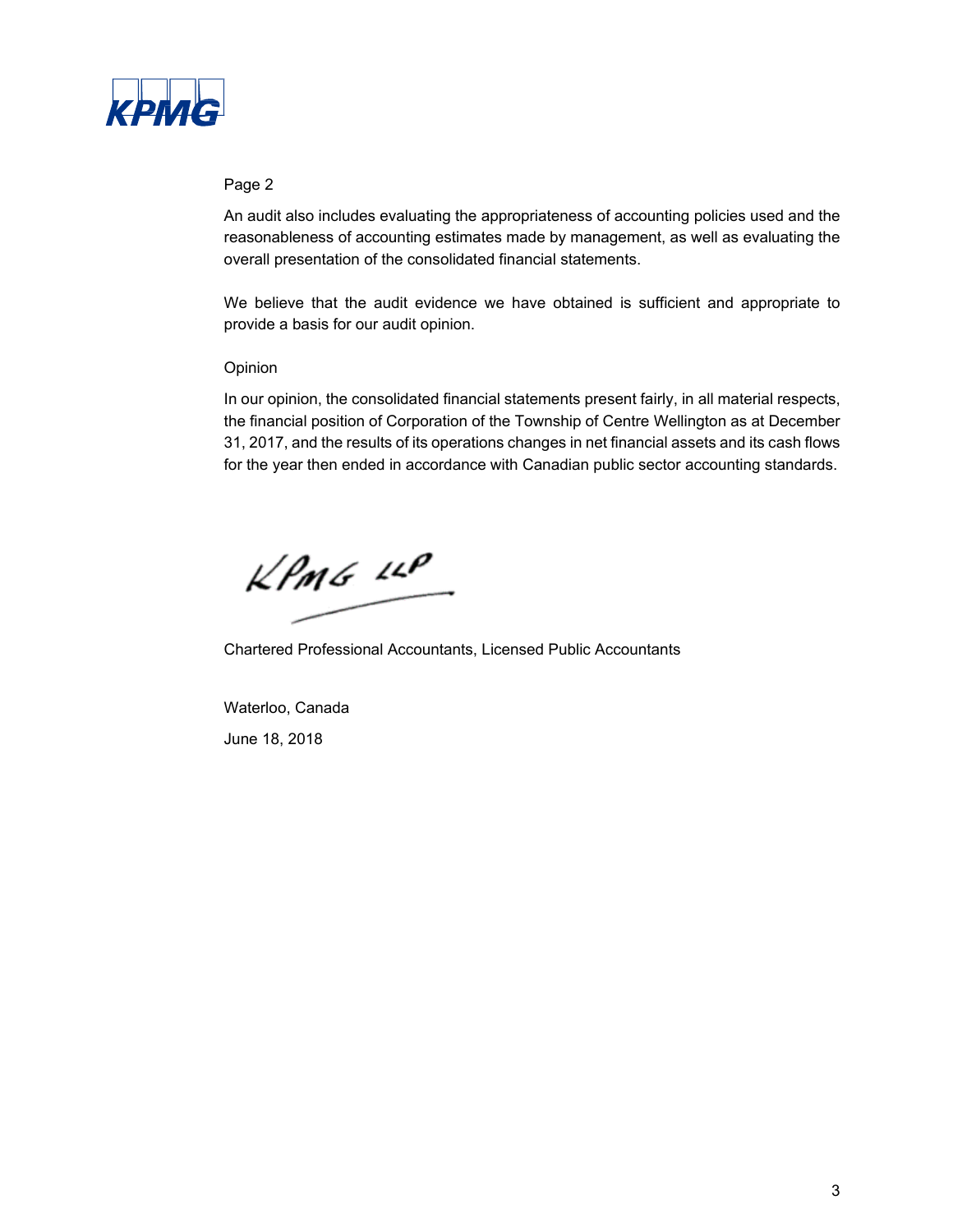Consolidated Statement of Financial Position

December 31, 2017, with comparative figures for 2016

|                                                              | 2017             | 2016          |
|--------------------------------------------------------------|------------------|---------------|
| <b>Financial Assets</b>                                      |                  |               |
| Cash (note 2)                                                | \$<br>24,010,573 | \$20,201,267  |
| Short-term investments (note 3)                              | 25,200,701       | 24,478,537    |
| Taxes receivable                                             | 1,970,269        | 2,169,579     |
| Accounts receivable                                          | 4,473,184        | 4,301,851     |
| Loans receivable (note 4)                                    | 2,144,976        | 2,270,176     |
| Investment in Centre Wellington Energy Inc. (note 5)         | 13,194,033       | 13,566,644    |
| Investment in Centre Wellington Communications Inc. (note 5) | 161,885          | 99,634        |
| <b>Total financial assets</b>                                | 71,155,621       | 67,087,688    |
| <b>Financial Liabilities</b>                                 |                  |               |
| Accounts payable and accrued liabilities (note 6)            | 4,471,450        | 5,158,994     |
| <b>Other liabilities</b>                                     | 256,844          | 179,314       |
| Deferred revenue (note 7)                                    | 17, 124, 432     | 11,736,892    |
| Employee future benefits (note 8)                            | 666,838          | 641,106       |
| Net long-term liabilities (note 9)                           | 24,149,636       | 25,798,512    |
| <b>Total financial liabilities</b>                           | 46,669,200       | 43,514,818    |
| Net financial assets                                         | 24,486,421       | 23,572,870    |
| <b>Non-Financial Assets</b>                                  |                  |               |
| Tangible capital assets (note 10)                            | 217,601,313      | 209,725,816   |
| Inventories of supplies                                      | 74,496           | 72,086        |
| Prepaid expenses                                             | 44,289           | 72,123        |
|                                                              | 217,720,098      | 209,870,025   |
| Contingencies and commitments (note 18)                      |                  |               |
| Accumulated surplus (note 14)                                | \$242,206,519    | \$233,442,895 |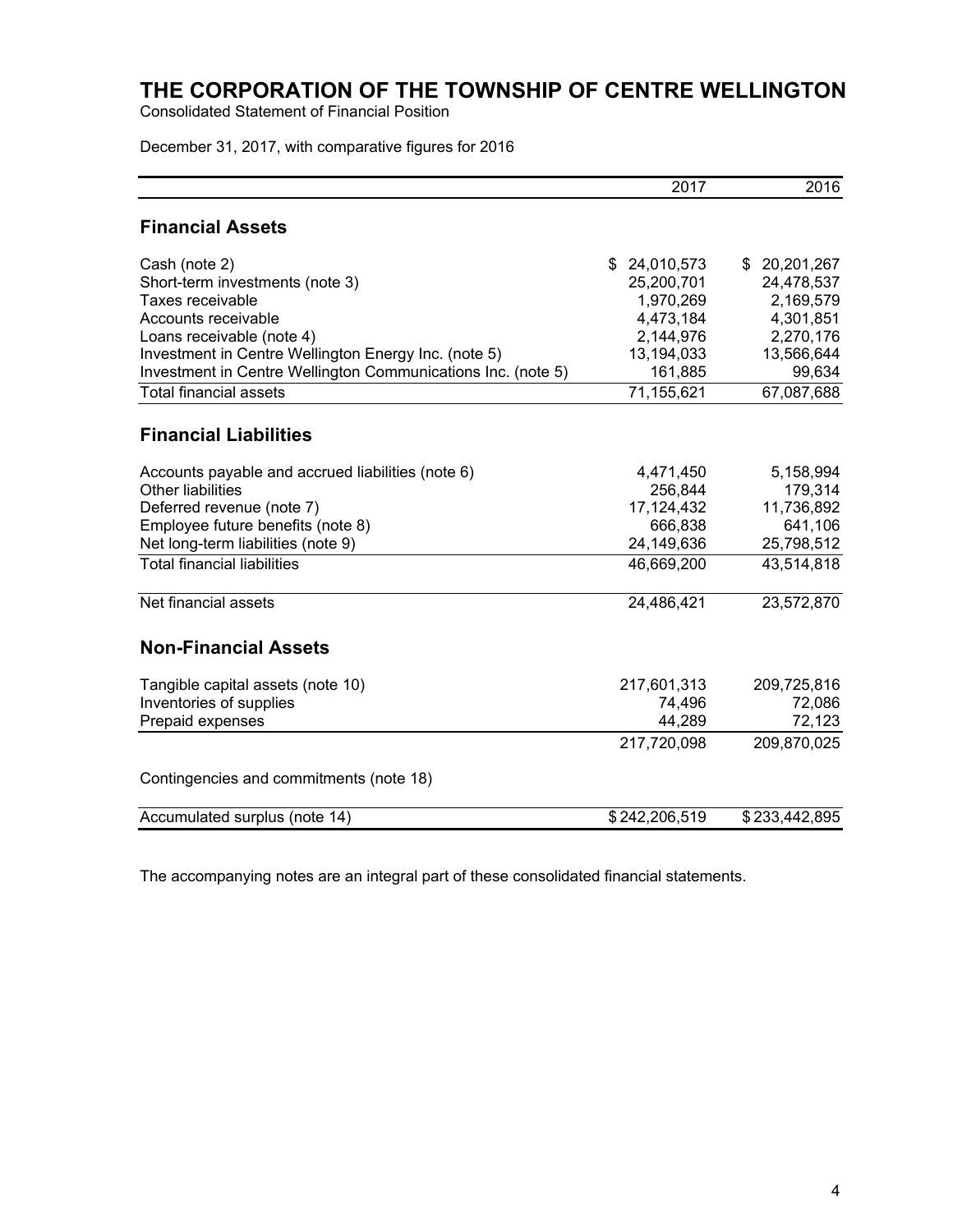Consolidated Statement of Operations

|  | Year ended December 31, 2017, with comparative figures for 2016 |  |  |  |
|--|-----------------------------------------------------------------|--|--|--|
|--|-----------------------------------------------------------------|--|--|--|

|                                        | <b>Budget</b><br>2017 | Actual<br>2017   | Actual<br>2016   |
|----------------------------------------|-----------------------|------------------|------------------|
|                                        | (note 12)             |                  |                  |
| Revenue:                               |                       |                  |                  |
| Net taxation                           | \$<br>13,495,595      | \$<br>13,544,387 | \$<br>12,823,019 |
| Government transfers:                  |                       |                  |                  |
| Provincial                             | 1,537,180             | 1,859,373        | 2,427,713        |
| Federal                                | 811,500               | 654,747          | 919,033          |
| Municipal                              | 394,100               | 490,897          | 354,813          |
| Development charges earned             | 2,971,232             | 3,946,748        | 4,099,589        |
| Licenses and permits                   | 1,183,550             | 1,160,622        | 1,080,030        |
| Fees, rents and concessions            | 11,537,940            | 11,664,667       | 11,298,058       |
| Penalties and interest on taxes        | 350,000               | 325,283          | 351,279          |
| Interest, donations and other          | 1,040,100             | 1,357,045        | 4,667,397        |
| Equity earnings (loss) from Centre     |                       |                  |                  |
| Wellington Energy Inc. (note 5)        |                       | (372, 611)       | (420, 935)       |
| Equity earnings from Centre Wellington |                       |                  |                  |
| Communications Inc. (note 5)           |                       | 62,251           | 52,507           |
| Developer contributions                | 226,700               | 3,459,023        | 2,918,956        |
| Gaming revenue (note 11)               | 2,100,000             | 2,234,049        | 2,174,468        |
| Gain (loss) on disposal of tangible    |                       |                  |                  |
| capital assets                         |                       | 699,870          | (200, 129)       |
| Total revenue                          | 35,647,897            | 41,086,351       | 42,545,798       |
| Expenses:                              |                       |                  |                  |
| General government                     | 2,853,998             | 3,418,416        | 3,130,997        |
| Protection to persons and property     | 2,536,909             | 2,890,475        | 3,212,212        |
| <b>Transportation services</b>         | 4,982,474             | 8,884,376        | 9,433,140        |
| <b>Environmental services</b>          | 6,862,943             | 8,944,986        | 9,500,516        |
| <b>Health services</b>                 | 185,100               | 194,693          | 158,477          |
| Social and family services             | 599,270               | 767,102          | 691,846          |
| Recreation and cultural services       | 5,253,853             | 6,043,938        | 5,685,909        |
| Planning and development               | 1,092,309             | 1,178,741        | 1,091,776        |
| <b>Total expenses</b>                  | 24,366,856            | 32,322,727       | 32,904,873       |
| Annual surplus                         | 11,281,041            | 8,763,624        | 9,640,925        |
| Accumulated surplus, beginning of year | 233,442,895           | 233,442,895      | 223,801,970      |
| Accumulated surplus, end of year       | \$244,723,936         | \$242,206,519    | \$233,442,895    |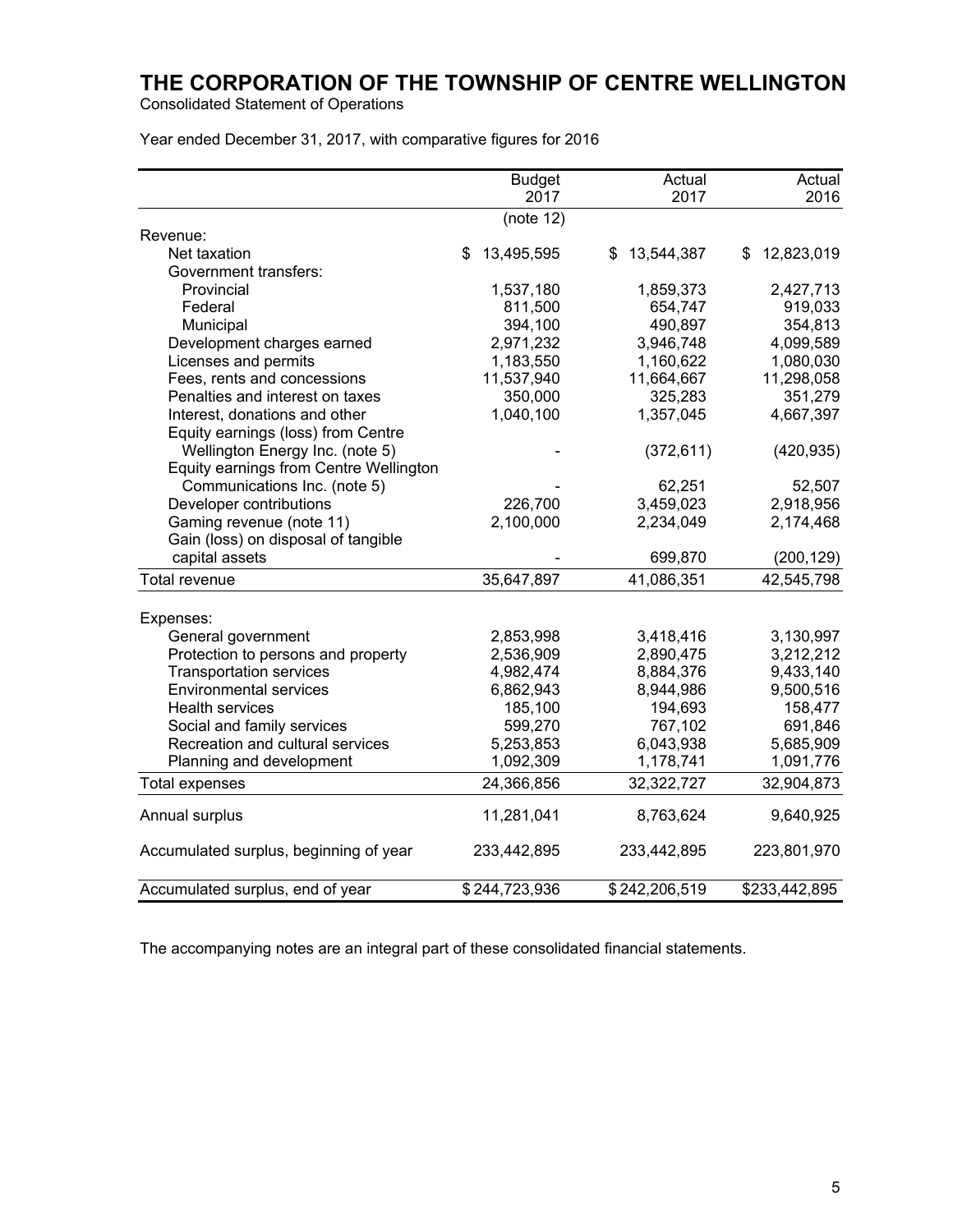Consolidated Statement of Changes in Net Financial Assets

Year ended December 31, 2017, with comparative figures for 2016

|                                                    | <b>Budget</b>  | 2017             | 2016             |
|----------------------------------------------------|----------------|------------------|------------------|
|                                                    | (note 12)      |                  |                  |
| \$<br>Annual surplus                               | 11,281,041     | \$<br>8,763,624  | \$<br>9,640,925  |
| Acquisition of tangible capital assets, including  |                |                  |                  |
| contributed tangible capital assets                | (12, 574, 798) | (16, 339, 853)   | (10, 288, 178)   |
| Amortization of tangible capital assets            |                | 8,200,049        | 8,016,170        |
| Loss (gain) on disposal of tangible capital assets |                | (699,870)        | 200,129          |
| Proceeds on sale of tangible capital assets        |                | 964,177          | 102,786          |
|                                                    | (1, 293, 757)  | 888,127          | 7,671,832        |
| Acquisition of inventories of supplies             |                | (74, 496)        | (72,086)         |
| Acquisition of prepaid expenses                    |                | (44, 289)        | (72, 123)        |
| Consumption of inventories of supplies             |                | 72,086           | 103,748          |
| Use of prepaid expenses                            |                | 72,123           | 20,685           |
|                                                    |                |                  |                  |
| Change in net financial assets                     | (1,293,757)    | 913,551          | 7,652,056        |
| Net financial assets, beginning of year            | 23,572,870     | 23,572,870       | 15,920,814       |
| Net financial assets, end of year<br>\$            | 22,279,113     | 24,486,421<br>\$ | 23,572,870<br>\$ |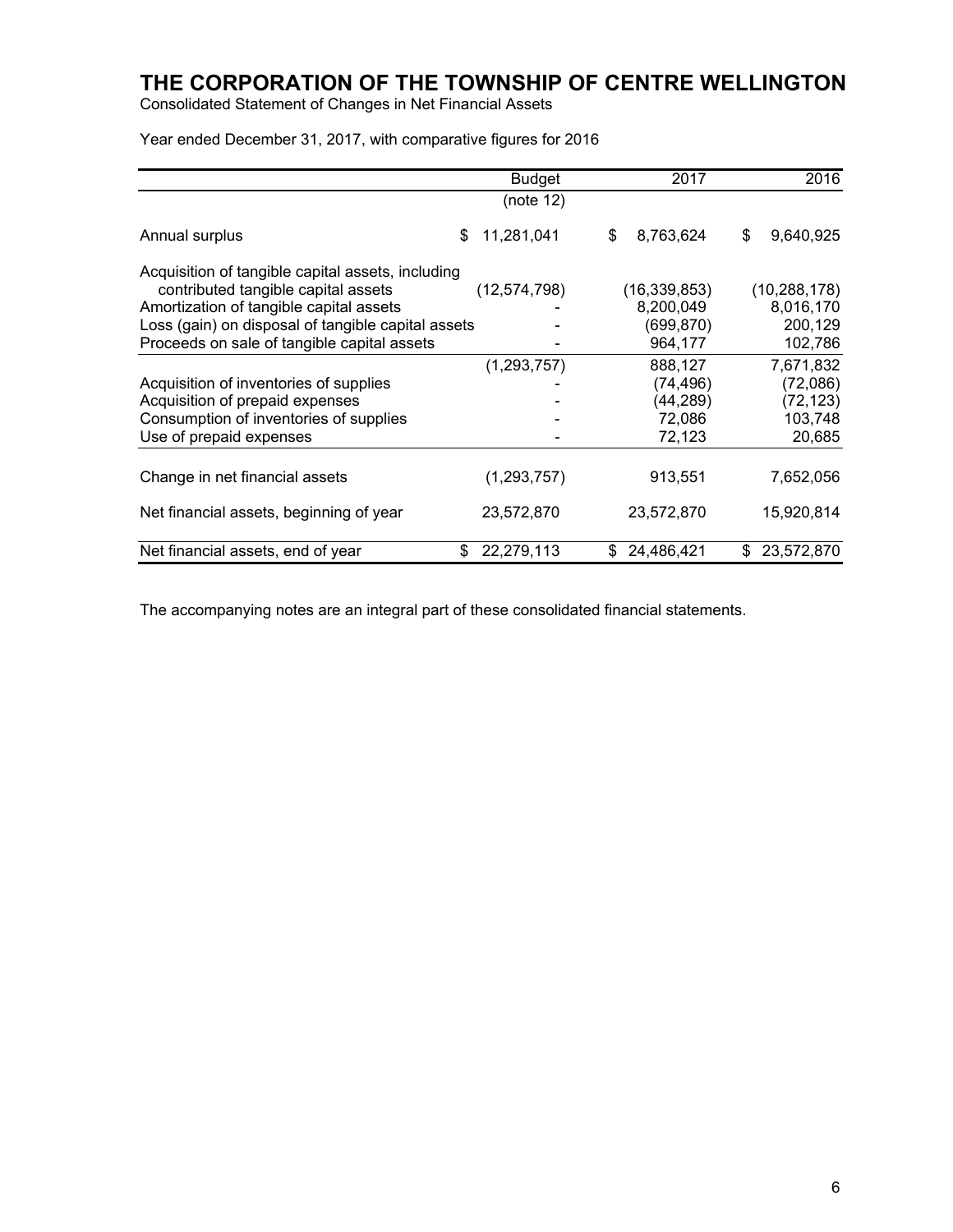Consolidated Statement of Cash Flows

Year ended December 31, 2017, with comparative figures for 2016

|                                                            | 2017             | 2016             |
|------------------------------------------------------------|------------------|------------------|
| Cash provided by (used in):                                |                  |                  |
| Operating activities:                                      |                  |                  |
| Annual surplus                                             | \$<br>8,763,624  | \$<br>9,640,925  |
| Items not involving cash:                                  |                  |                  |
| Amortization                                               | 8,200,049        | 8,016,170        |
| Loss (gain) on sale of tangible capital assets             | (699, 870)       | 200,129          |
| Change in employee benefits and other liabilities          | 25,732           | 18,874           |
| Equity loss from Centre Wellington Energy Inc.             | 372,611          | 420,935          |
| Equity earnings from Centre Wellington Communications Inc. | (62, 251)        | (52, 507)        |
| Contributed tangible capital assets                        | (3,986,622)      | (3,275,860)      |
| Change in non-cash assets and liabilities:                 |                  |                  |
| Taxes receivable                                           | 199,310          | 39,864           |
| Accounts receivable                                        | (171, 333)       | (507, 862)       |
| Inventories of supplies                                    | (2, 410)         | 31,662           |
| Prepaid expenses                                           | 27,834           | (51, 438)        |
| Accounts payable and accrued liabilities                   | (687, 544)       | (869, 478)       |
| <b>Other liabilities</b>                                   | 77,530           | 25,812           |
| Deferred revenue                                           | 5,387,540        | 2,773,886        |
| Net change in cash from operating activities               | 17,444,200       | 16,411,112       |
| Capital activities:                                        |                  |                  |
| Proceeds on sale of tangible capital assets                | 964,177          | 102,786          |
| Cash used to acquire tangible capital assets               | (12, 353, 231)   | (7,012,318)      |
| Net change in cash from capital activities                 | (11, 389, 054)   | (6,909,532)      |
|                                                            |                  |                  |
| Investing activities:                                      |                  |                  |
| Purchase of short-term investments                         | (25, 200, 701)   | (22, 452, 675)   |
| Redemption of short-term investments                       | 24,478,537       | 20,834,338       |
| Net change in loans receivable                             | 125,200          | 108,809          |
| Net change in cash from investing activities               | (596, 964)       | (1,509,528)      |
|                                                            |                  |                  |
| Financing activities:                                      |                  |                  |
| Long-term debt repaid                                      | (1,648,876)      | (1,882,352)      |
| Net change in cash from financing activities               | (1,648,876)      | (1,882,352)      |
| Net change in cash position during the year                | 3,809,306        | 6,109,700        |
| Cash position, beginning of year                           | 20,201,267       | 14,091,567       |
| Cash position, end of year                                 | 24,010,573<br>\$ | 20,201,267<br>\$ |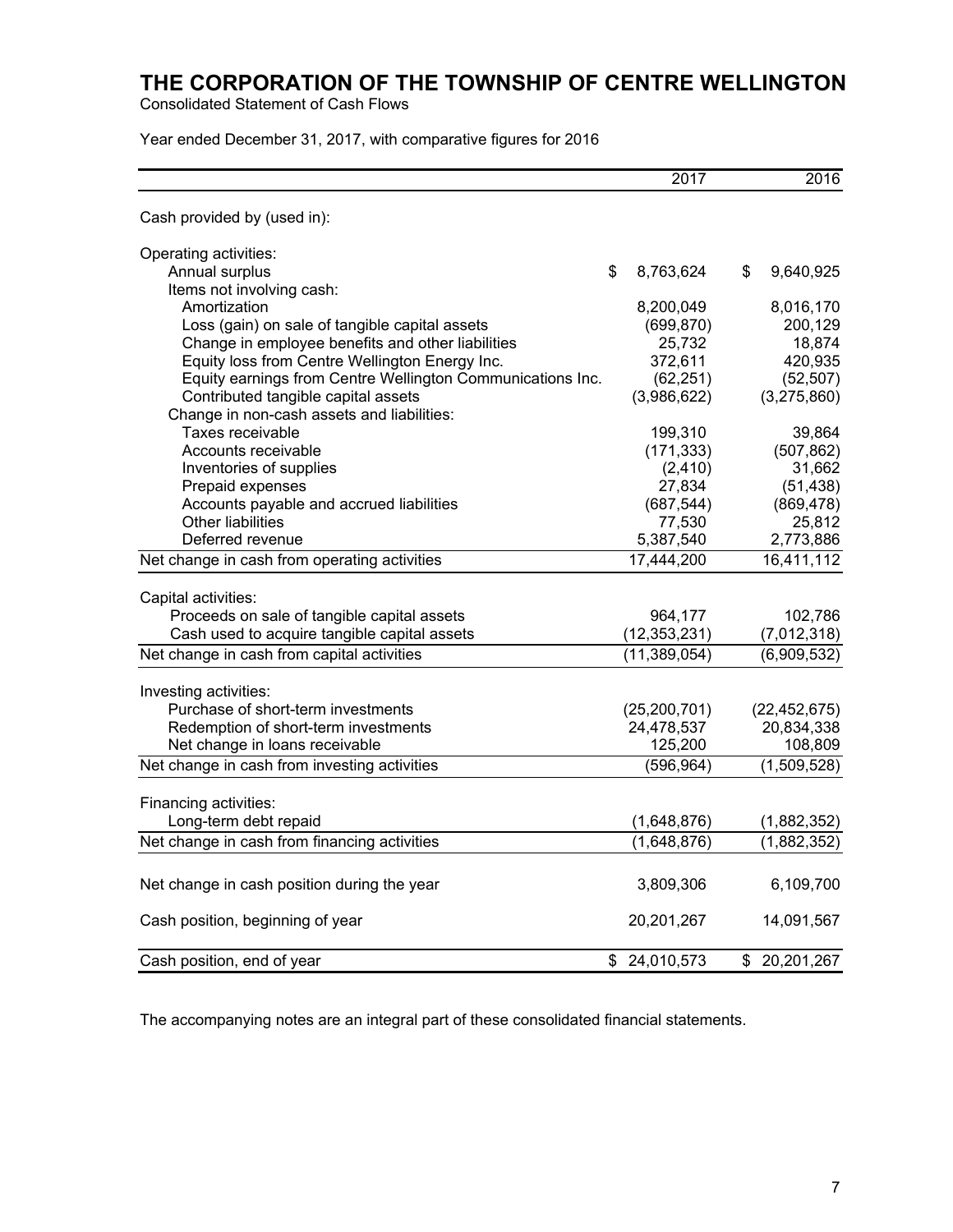Notes to Consolidated Financial Statements

Year ended December 31, 2017

#### **1. Accounting policies:**

The consolidated financial statements of The Corporation of the Township of Centre Wellington ("the Township") are prepared by management in accordance with Canadian public sector accounting standards for governments as recommended by the Public Sector Accounting Board ("PSAB") of the Chartered Professional Accountants of Canada. Significant accounting policies adopted by the Township are as follows:

- (a) Basis of consolidation:
	- (i) Consolidated entities:

These consolidated statements reflect the assets, liabilities, revenues and expenses of the reporting entity. The reporting entity is comprised of all organizations, committees and local boards accountable for the administration of their financial affairs and resources to the Township and which are owned or controlled by the Township except for the Township's government business enterprises which are accounted for on the modified equity basis of accounting.

These entities and organizations include:

- Fergus Business Improvement Area Board
- Elora Business Improvement Area Board

Inter-organizational transactions and balances between these entities have been eliminated.

(ii) Investment in Government Business Enterprises:

The Township's investments in Centre Wellington Energy Inc. and Centre Wellington Communications Inc. are accounted for on a modified equity basis, consistent with Canadian public sector accounting standards as recommended by PSAB for investments in government business enterprises. Under the modified equity basis, Centre Wellington Energy Inc.'s and Centre Wellington Communications Inc.'s accounting policies are not adjusted to conform to those of the municipality and inter-organizational transactions and balances are not eliminated. The Township recognizes its equity interest in the annual income or loss of Centre Wellington Energy Inc. and Centre Wellington Communications Inc. in its consolidated statement of operations with a corresponding increase or decrease in its investment asset account. Any dividends that the Township may receive from Centre Wellington Energy Inc. or Centre Wellington Communications Inc. will be reflected as reductions in the investment asset account.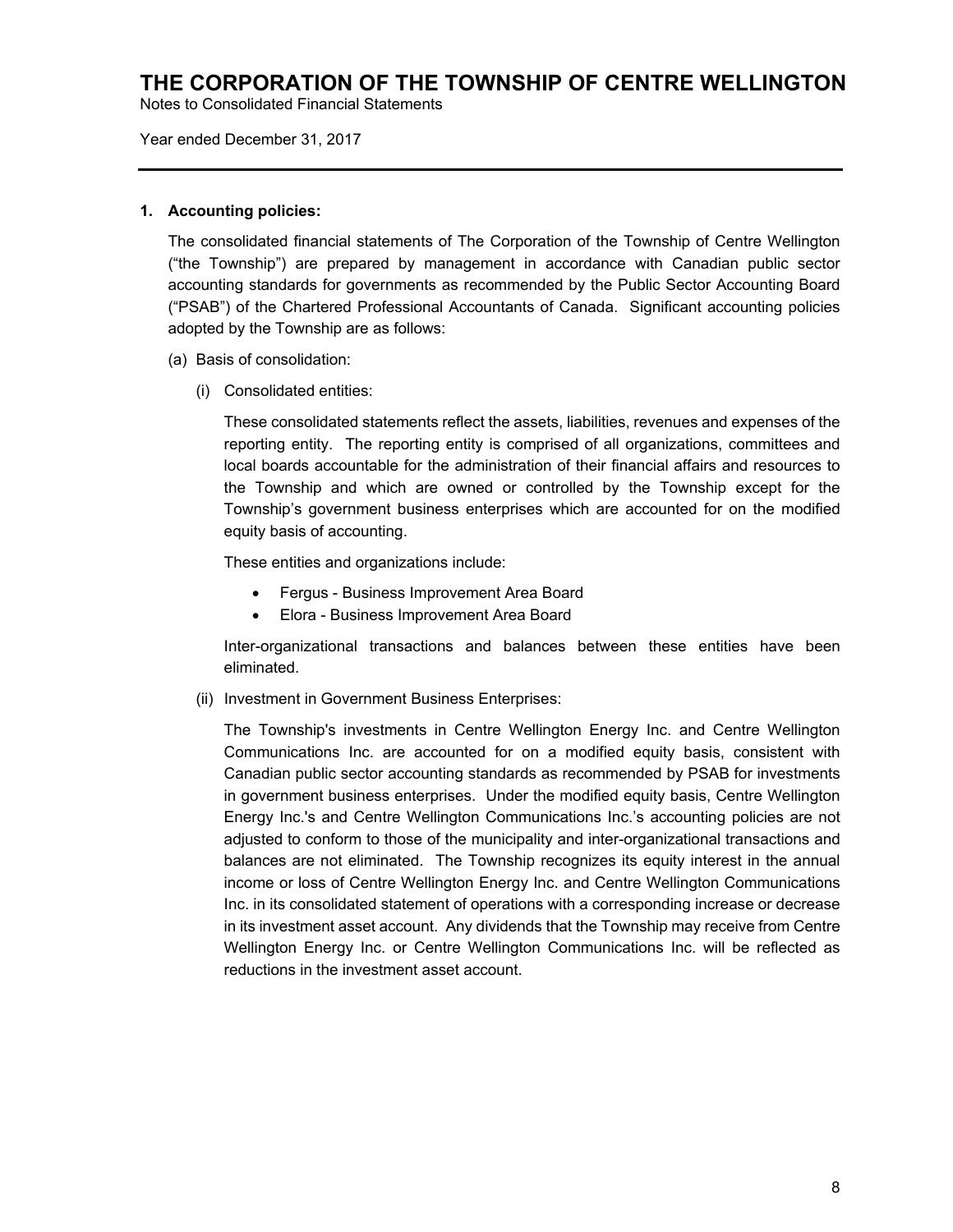Notes to Consolidated Financial Statements, continued

Year ended December 31, 2017

### **1. Accounting policies (continued):**

- (a) Basis of consolidation (continued):
	- (iii) Accounting for county and school board transactions:

The taxation, other revenues, expenditures, assets and liabilities with respect to the operations of the school boards, and the County of Wellington are not reflected in these consolidated financial statements.

(iv) Trust funds:

Trust funds and their related operations administered by the Township are not consolidated, but are reported separately on the trust funds statement of operations and financial position.

(b) Basis of accounting:

The Township follows the accrual method of accounting for revenues and expenses. Revenues are normally recognized in the year in which they are earned and measurable. Expenses are recognized as they are incurred and measurable as a result of receipt of goods or services and/or the creation of a legal obligation to pay. Property tax revenue is recognized on the accrual basis using the approved mill rates and the anticipated assessment related to the current year.

(c) Deferred revenue:

In accordance with PSAB requirements obligatory reserve funds are reported as a component of deferred revenue. The Township has obligatory development charge reserve funds in the amount of \$8,576,801 (2016 - \$5,694,197). These funds have been set aside, as required by the Development Charges Act, to finance a portion of the cost of growth-related projects. Revenue recognition occurs after the funds have been collected and when the Township has incurred the expenditures for the capital works for which the development charges were raised.

Unexpended funds of \$653,903 (2016 - \$440,790) received by the Township subject to a Municipal Funding Agreement for the Transfer of Federal Gas Tax Revenues Under the New Deal for Cities and Communities are reported as deferred revenue and will be recognized as revenue in the fiscal year in which the eligible expenditures are incurred.

(d) Government transfers:

Government transfers received relate to social services, general government activities and various capital projects. Transfers are recognized in the consolidated financial statements as revenues in the period in which events giving rise to the transfer occur, providing the transfers are authorized, any eligibility criteria have been met, and reasonable estimates of the amounts can be made.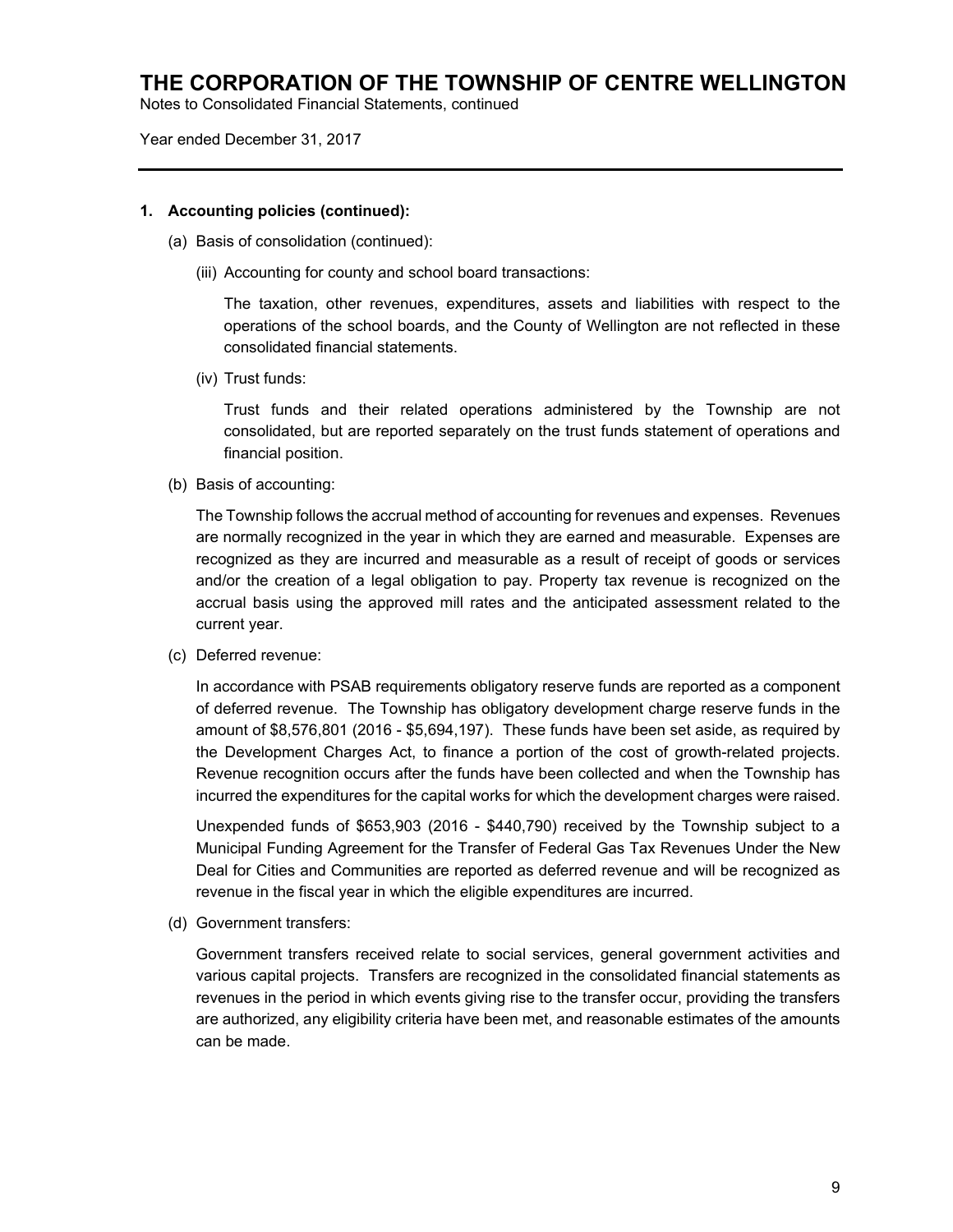Notes to Consolidated Financial Statements, continued

Year ended December 31, 2017

### **1. Accounting policies (continued):**

(e) Non-financial assets:

Non-financial assets are not available to discharge existing liabilities and are held for use in the provision of services. They have useful lives extending beyond the current year and are not intended for sale in the ordinary course of operations.

(i) Tangible capital assets

Tangible capital assets are recorded at cost which includes amounts that are directly attributable to acquisition, construction, development or betterment of the asset. The cost is amortized on a straight-line basis over their estimated useful lives as follows:

| Asset                               | Useful Life - Years        |
|-------------------------------------|----------------------------|
|                                     |                            |
| Land                                | N/A                        |
| Land improvements                   | - 60<br>$20 -$             |
| <b>Buildings</b>                    | $5 - 50$                   |
| Vehicles                            | - 20<br>6 -                |
| Equipment                           | $3 -$<br>15                |
| Water and wastewater infrastructure | 80<br>$20 -$               |
| Road and structure infrastructure   | 20<br>50<br>$\blacksquare$ |

No amortization is charged in the year of acquisition. In the year of disposal, a full year of amortization is charged. Assets under construction are not amortized until the asset is available for productive use.

(ii) Contributions of tangible capital assets

Tangible capital assets received as contributions are recorded at their fair value at the date of receipt and also are recorded as revenue.

(iii) Works of art and cultural and historic assets

Works of art and cultural and historic assets are not recorded as assets in these consolidated financial statements.

(iv) Interest capitalization

The Township does not capitalize interest costs associated with the acquisition or construction of a tangible capital asset.

(v) Leased tangible capital assets

Leases which transfer substantially all of the benefits and risks incidental to ownership of property are accounted for as leased tangible capital assets. All other leases are accounted for as operating leases and the related payments are charged to expenses as incurred.

(vi) Inventories of supplies

Inventories of supplies held for consumption are recorded at the lower of cost and replacement cost.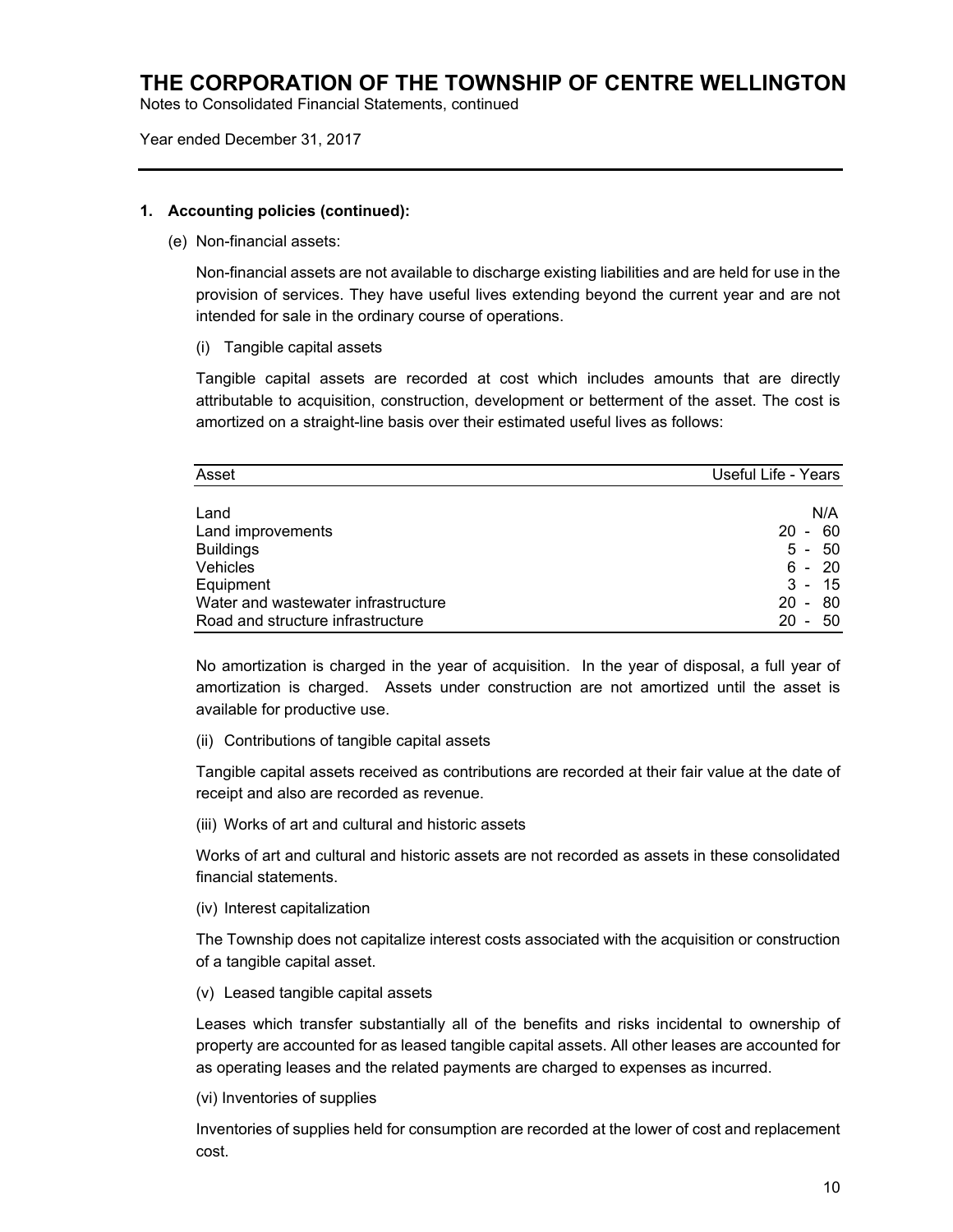Notes to Consolidated Financial Statements, continued

Year ended December 31, 2017

### **1. Accounting policies (continued):**

(f) Use of estimates:

The preparation of consolidated financial statements requires management to make estimates and assumptions that affect the reported amounts of assets and liabilities, and disclosure of contingent assets and liabilities at the date of the financial statements, and the reported amounts of revenues and expenses during the period. Significant estimates include assumptions used in estimating provisions for accrued liabilities, contaminated site liability, actuarial valuations of employee future benefits and the historical cost and useful lives of tangible capital assets.

Actual results could differ from these estimates.

(g) Employee future benefits:

(i) The Township provides certain employee benefits which will require funding in future periods. These benefits include sick leave, benefits under the Workplace Safety and Insurance Board ("WSIB") Act, and life insurance, extended health and dental benefits for early retirees.

The costs of benefits under the WSIB Act and life insurance, extended health and dental benefits are actuarially determined using management's best estimate of salary escalation, insurance and health care cost trends, long-term inflation rates and discount rates.

For self-insured retirement and other employee future benefits that vest or accumulate over the periods of service provided by employees, such as retirement gratuities, compensated absences and health, dental and life insurance benefits for retirees, the cost is actuarially determined using the projected benefits method prorated on service. Under this method, the benefit costs are recognized over the expected average service life of the employee group. Any actuarial gains and losses related to the past service of employees are amortized over the expected average remaining service life of the employee group.

For those self-insured benefit obligations that arise from specific events that occur from time to time, such as obligations for workers' compensation and life insurance and health care benefits for those on disability leave, the cost is recognized immediately in the period the events occur. Any actuarial gains and losses that are related to these benefits are recognized immediately in the period they arise.

(ii) The costs of multi-employer defined contribution pension plan benefits, such as the Ontario Municipal Employees Retirement System ("OMERS") pensions, are the employer's contributions due to the plan in the period.

(h) Investment income:

Investment income is reported as revenue in the period earned. When required by the funding government or related Act, investment income earned on deferred revenue is added to the investment and forms part of the deferred revenue balance.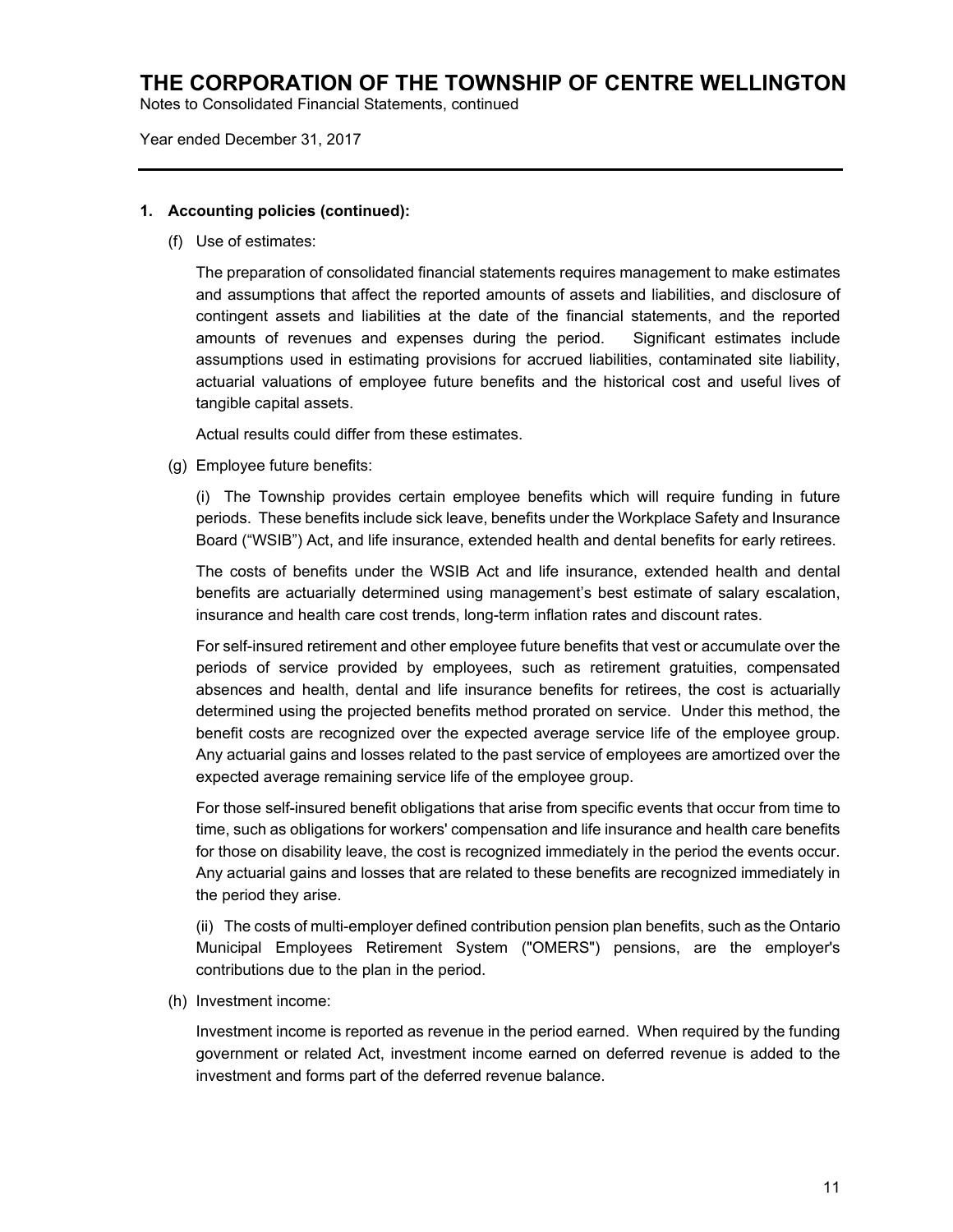Notes to Consolidated Financial Statements, continued

Year ended December 31, 2017

#### **1. Accounting policies (continued):**

(i) Contaminated sites:

Contaminated sites are defined as the result of contamination being introduced in air, soil, water or sediment of a chemical, organic, or radioactive material or live organism that exceeds an environmental standard. The Standard relates to sites that are not in productive use and sites in productive use where an unexpected event resulted in contamination.

A liability for remediation of contaminated sites is recognized, net of any expected recoveries, when all of the following criteria are met:

- (i) an environmental standard exists
- (ii) contamination exceeds the environmental standard
- (iii) the organization is directly responsible or accepts responsibility for the liability
- (iv) future economic benefits will be given up, and
- (v) a reasonable estimate of the liability can be made.

### **2. Cash:**

At December 31, 2017, the Township had undrawn capacity under a credit facility of \$7,000,000. Interest on the credit facility is at prime less 0.25%.

#### **3. Short-term investments:**

Short-term investments consist of the following:

|                                                                                  | 2017          | 2016          |
|----------------------------------------------------------------------------------|---------------|---------------|
| Guaranteed investment certificates held at a credit union<br>Credit union shares | \$ 25,200,700 | \$ 24,478,536 |
|                                                                                  | \$ 25,200,701 | \$ 24,478,537 |

The guaranteed investment certificates held at a credit union earn interest at rates ranging from 1.8% to 2.1% (2016 - 1.75% to 1.9%) and mature in April 2018 and November 2018. The shortterm investment balance includes accrued interest earned on the guaranteed investment certificates of \$200,700 (2016 - \$178,536).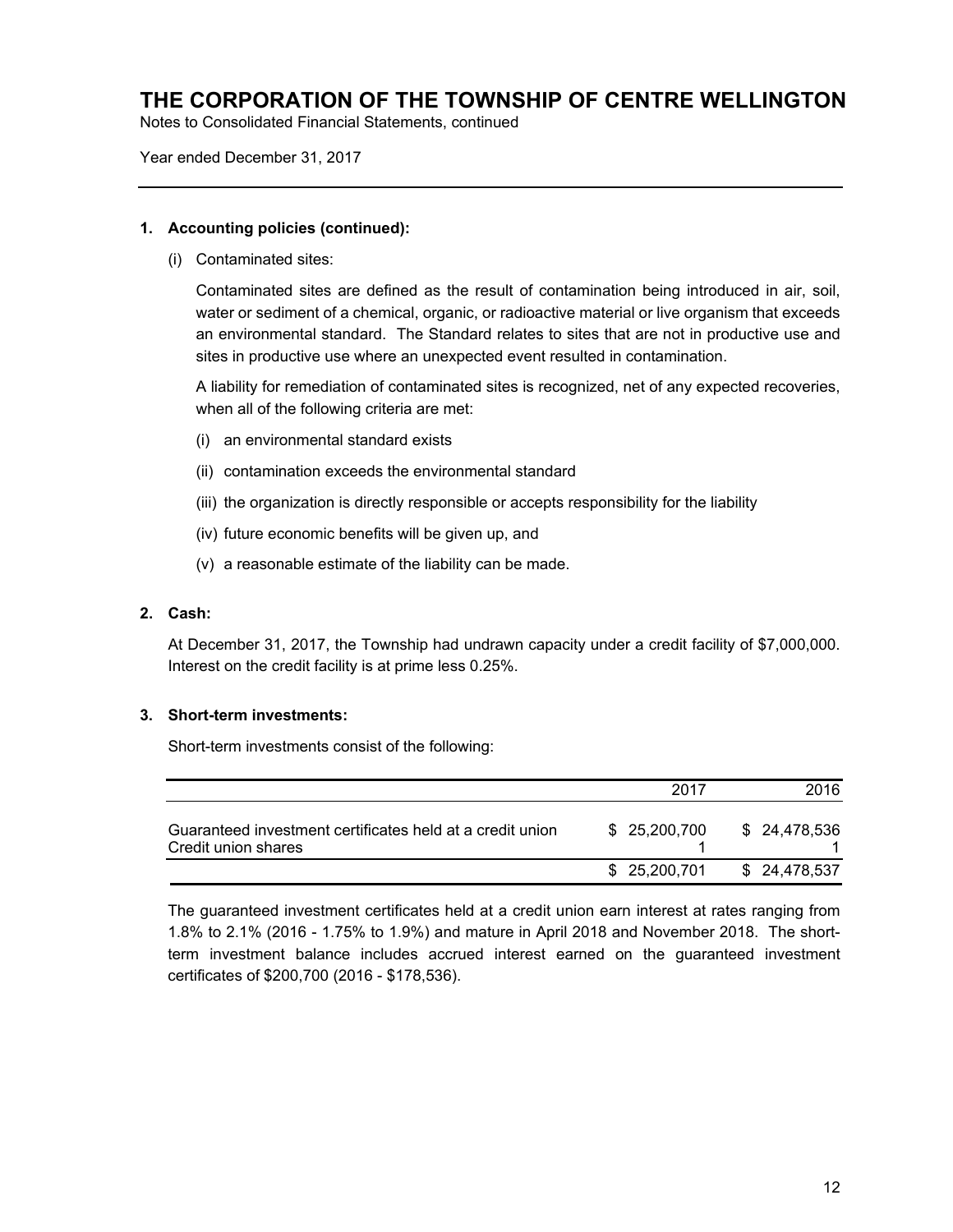Notes to Consolidated Financial Statements, continued

Year ended December 31, 2017

### **4. Loans receivable:**

|                                                                                                                                                                                                                                                               | 2017            | 2016            |
|---------------------------------------------------------------------------------------------------------------------------------------------------------------------------------------------------------------------------------------------------------------|-----------------|-----------------|
| <b>Centre Wellington Community Medical Offices</b>                                                                                                                                                                                                            |                 |                 |
| Loan receivable - Part A                                                                                                                                                                                                                                      | \$<br>409,046   | \$<br>409,046   |
| Loan receivable - Part B                                                                                                                                                                                                                                      | 633,696         | 697,368         |
|                                                                                                                                                                                                                                                               | 1.042.742       | 1,106,414       |
| Centre Wellington Communications Inc. - interest of<br>7%, blended principal and interest payments of<br>\$7,811 (July 1 to September 1, 2013), \$8,585<br>(October 1, 2013 to December 1, 2014), \$8,185<br>January 1, 2015 until maturity, due June 1, 2033 | 933,502         | 966,083         |
| Water and Sewer Connection Loans – notes<br>receivable from Township ratepayers bearing<br>interest between 2.65% to 3.96%, blended principal<br>and interest payments ranging from \$983 to \$2,297,                                                         |                 |                 |
| maturing from 2019 to 2029                                                                                                                                                                                                                                    | 168,732         | 197,679         |
| Total loans receivable                                                                                                                                                                                                                                        | \$<br>2,144,976 | \$<br>2,270,176 |

The Township and Centre Wellington Community Medical Offices are related parties as the Township has the ability to appoint 2 of the 5 members of the Board of Directors. The loans and related interest charged are in the normal course of operations and are measured at the exchange amount, being the amounts agreed to by the related parties. Interest earned on the loans during the year was \$33,422 (2016 - \$36,521).

The Township entered into an agreement with Centre Wellington Community Medical Offices in 2005 to provide a loan to a maximum of \$1,700,000. 75% of the draws (Part B) bear interest at a rate of 5%. Repayment is due in monthly blended payments of \$8,091 and is due November 2025. The remaining 25% of the draws (Part A) are non-interest bearing, and principal repayments are due in equal monthly installments over five years, with the first payment due following repayment of Part B.

The Township and Centre Wellington Communications Inc. are related parties as the Township owns 100% of the outstanding shares of Centre Wellington Communications Inc. The loan and related interest charged are in the normal course of operations and are measured at the exchange amount, being the amounts agreed to by the related parties. Interest earned on the loan during the year was \$65,455 (2016 - \$67,634).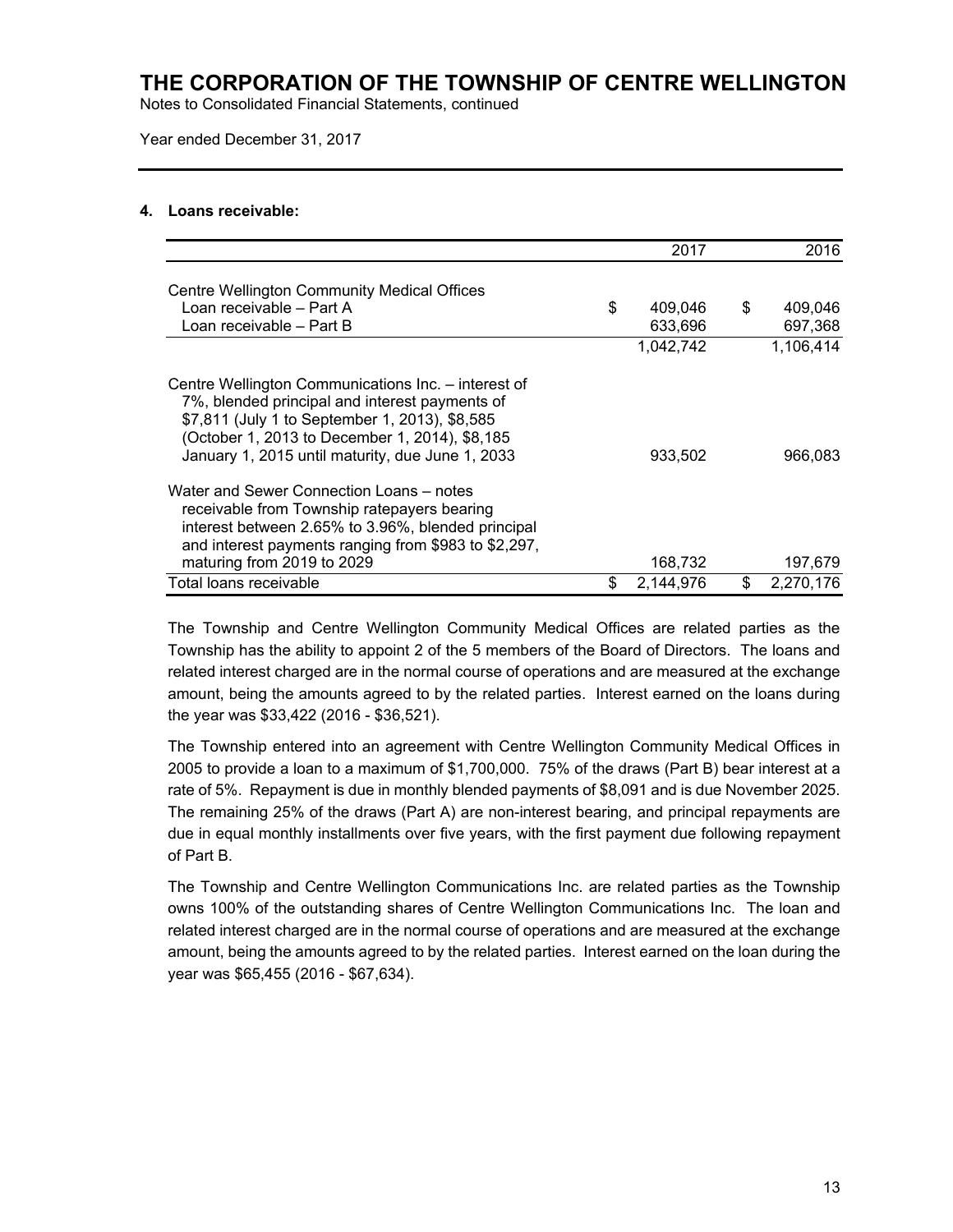Notes to Consolidated Financial Statements, continued

Year ended December 31, 2017

### **5. Government business enterprises:**

Centre Wellington Energy Inc. is a corporation, incorporated under the laws of the Province of Ontario on December 4, 2008, providing municipal electrical distribution services. The Corporation of the Township of Centre Wellington owns 100% of the outstanding shares of Centre Wellington Energy Inc. Centre Wellington Energy Inc. owns 100% of the outstanding shares of Centre Wellington Hydro Ltd., 100% of the outstanding shares of 2352187 Ontario Inc., and 100% of the outstanding shares of Centre Wellington Energy Innovations Inc. Centre Wellington Hydro Ltd. commenced operations on November 1, 2000, 2352187 Ontario Inc. was incorporated December 3, 2012, and Centre Wellington Energy Innovations Inc. was incorporated December 1, 2015.

Centre Wellington Communications Inc. is a corporation, incorporated under the laws of the Province of Ontario on May 8, 2012, providing municipal high speed communications services through a fibre optic system in Centre Wellington. The Corporation of the Township of Centre Wellington owns 100% of the outstanding shares of Centre Wellington Communications Inc.

The following summarizes the financial position and operations of Centre Wellington Energy Inc. which has been reported in these consolidated financial statements using the modified equity method:

|                                                          | 2017         | 2016         |
|----------------------------------------------------------|--------------|--------------|
| Assets                                                   | \$24,179,848 | \$22,773,032 |
| <b>Other liabilities</b>                                 | 16,032,568   | 14,253,141   |
| Net assets                                               | 8,147,280    | 8,519,891    |
| Promissory note due to the Township of Centre Wellington | 5,046,753    | 5,046,753    |
| Investment in Centre Wellington Energy Inc.              | 13,194,033   | 13,566,644   |
|                                                          |              |              |

|                                      | 2017         |   | 2016         |
|--------------------------------------|--------------|---|--------------|
| Revenues                             | \$21,469,073 |   | \$22,913,498 |
| <b>Expenditures</b>                  | 21,841,684   |   | 23,334,433   |
| Net earnings (loss) for the year     | (372, 611)   |   | (420, 935)   |
| Retained earnings, beginning of year | 3,484,825    |   | 3,905,760    |
| Retained earnings, end of year       | 3,112,214    | S | 3,484,825    |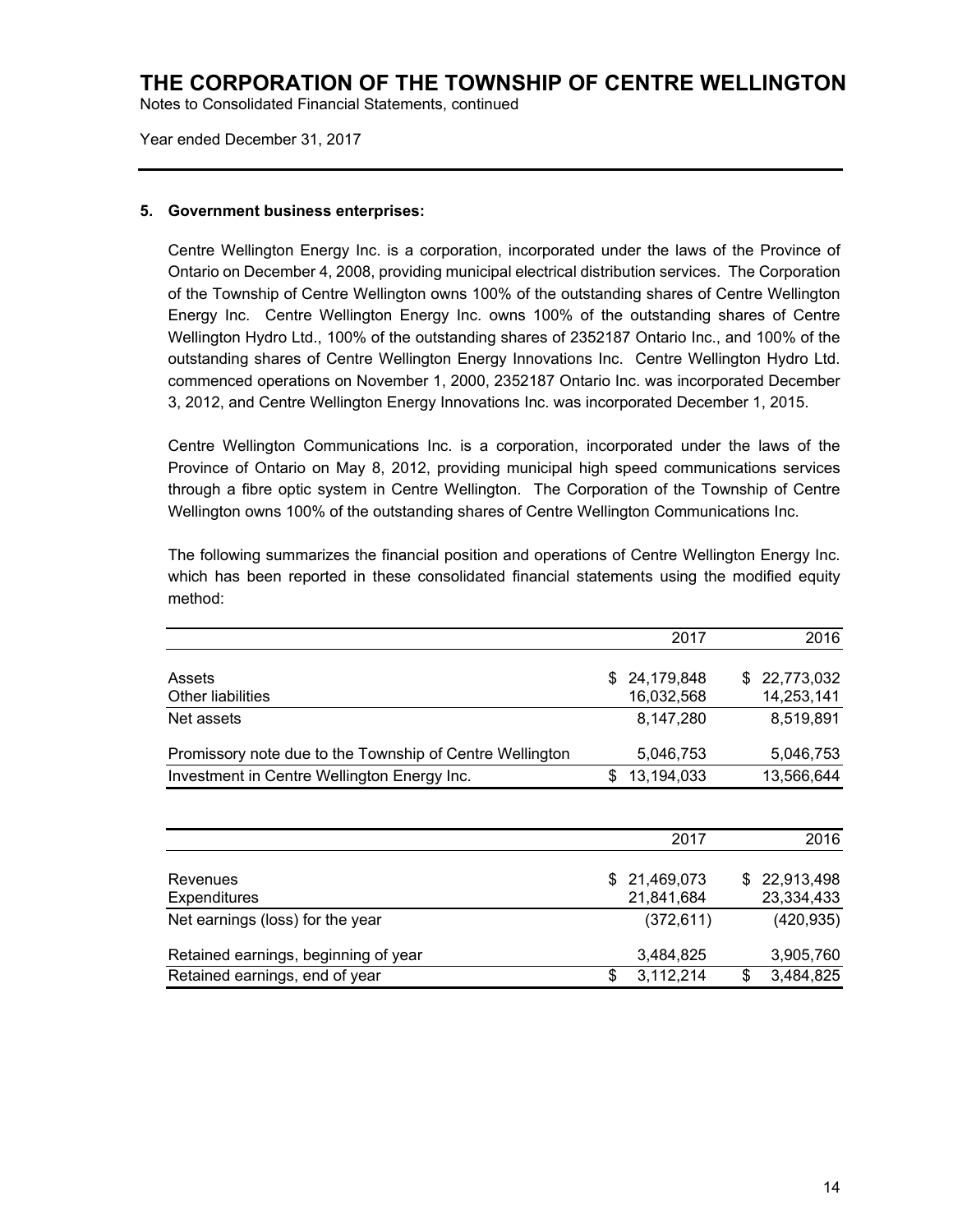Notes to Consolidated Financial Statements, continued

Year ended December 31, 2017

### **5. Government business enterprises (continued):**

The following summarizes the financial position and operations of Centre Wellington Communications Inc. which has been reported in these consolidated financial statements using the modified equity method:

|                                      | 2017                         | 2016                         |
|--------------------------------------|------------------------------|------------------------------|
| Assets<br>Other liabilities          | \$<br>1,255,581<br>1,093,696 | \$<br>1,133,416<br>1,033,782 |
| Net assets                           | \$<br>161,885                | \$<br>99,634                 |
|                                      |                              |                              |
|                                      | 2017                         | 2016                         |
| Revenue<br><b>Expenditures</b>       | \$<br>283,849<br>221,598     | \$<br>255,426<br>202,919     |
| Net earnings for the year            | 62,251                       | 52,507                       |
| Retained earnings, beginning of year | 99,634                       | 47,127                       |
| Retained earnings, end of year       | \$<br>161,885                | \$<br>99,634                 |

## **6. Accounts payable and accrued liabilities:**

Included in accounts payable and accrued liabilities is an estimated liability of \$nil as at December 31, 2017 (2016 - \$326,000) for remediation of a contaminated site. The site was a former toy factory with soil contamination that obligates the Township to undertake remediation activities. The estimated cost of the obligation is based on a detailed remediation plan prepared by a qualified external environmental consulting firm. During 2017 the Township sold the site.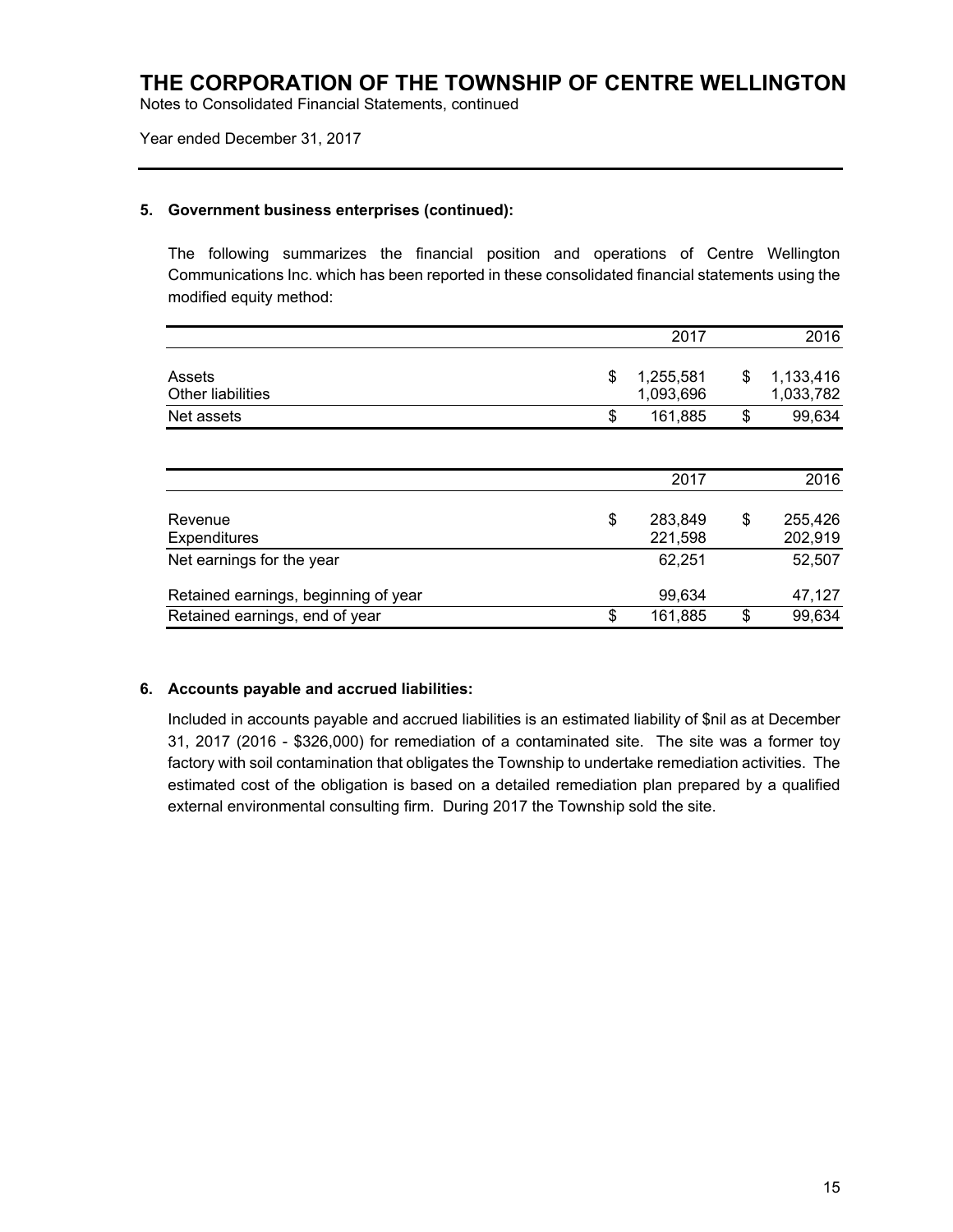Notes to Consolidated Financial Statements, continued

## Year ended December 31, 2017

### **7. Deferred revenue:**

The deferred revenues, reported on the consolidated statement of financial position, consist of the following:

|                            |              | Contributions |            |                              |                                         |
|----------------------------|--------------|---------------|------------|------------------------------|-----------------------------------------|
|                            |              | Received      | Investment | Revenue                      |                                         |
| 2017                       | Opening      | (Refunded)    | Income     | Recognized                   | Ending                                  |
| Obligatory:                |              |               |            |                              |                                         |
| Development charges        | \$5,694,197  | \$6,720,183   |            | $$109,169$ $$(3,946,748)$ \$ | 8,576,801                               |
| Recreational land          | 429,760      | 66,423        | 7,606      |                              | 503,789                                 |
| Parking revenues           | 26,286       |               | 443        |                              | 26,729                                  |
| Subdivider contributions   | 405,154      | 53.118        | 4,500      |                              | 462,772                                 |
| <b>Building code</b>       | 1,014,081    | 450,544       | 16,725     | (52, 500)                    | 1,428,850                               |
| Federal gas tax funding    | 440,790      | 825,919       | 7,145      | (619, 951)                   | 653,903                                 |
| Other:                     |              |               |            |                              |                                         |
| Grading and damage         |              |               |            |                              |                                         |
| deposits                   | 2,281,967    | 433,931       |            |                              | 2,715,898                               |
| Builder and other deposits | 1,229,483    | 1,309,061     | -          |                              | 2,538,544                               |
| Other                      | 215,174      | 217,146       |            | (215,174)                    | 217,146                                 |
|                            | \$11,736,892 | \$10,076,325  |            |                              | $$145,588$ $$(4,834,373)$ $$17,124,432$ |

|                            |             | Contributions |            |                                         |             |
|----------------------------|-------------|---------------|------------|-----------------------------------------|-------------|
|                            |             | Received      | Investment | Revenue                                 |             |
| 2016                       | Opening     | (Refunded)    | Income     | Recognized                              | Ending      |
|                            |             |               |            |                                         |             |
| Obligatory:                |             |               |            |                                         |             |
| Development charges        | \$4,574,289 | \$5,138,588   | \$         | 80,909 \$(4,099,589)                    | \$5,694,197 |
| Recreational land          | 347,181     | 77.023        | 5,556      |                                         | 429,760     |
| Parking revenues           | 25,909      |               | 377        |                                         | 26,286      |
| Subdivider contributions   | 358,476     | 43,079        | 3,599      |                                         | 405,154     |
| Building code              | 424,304     | 731,892       | 3,655      | (145, 770)                              | 1,014,081   |
| Federal gas tax funding    | 536,199     | 811,552       | 8,329      | (915, 290)                              | 440,790     |
| Other:                     |             |               |            |                                         |             |
| Grading and damage         |             |               |            |                                         |             |
| deposits                   | 1,572,197   | 709,770       |            |                                         | 2,281,967   |
| Builder and other deposits | 1,064,488   | 164,995       |            |                                         | 1,229,483   |
| Other                      | 59,963      | 215,174       |            | (59,963)                                | 215,174     |
|                            | \$8,963,006 | \$7,892,073   |            | $$102,425$ $$(5,220,612)$ $$11,736,892$ |             |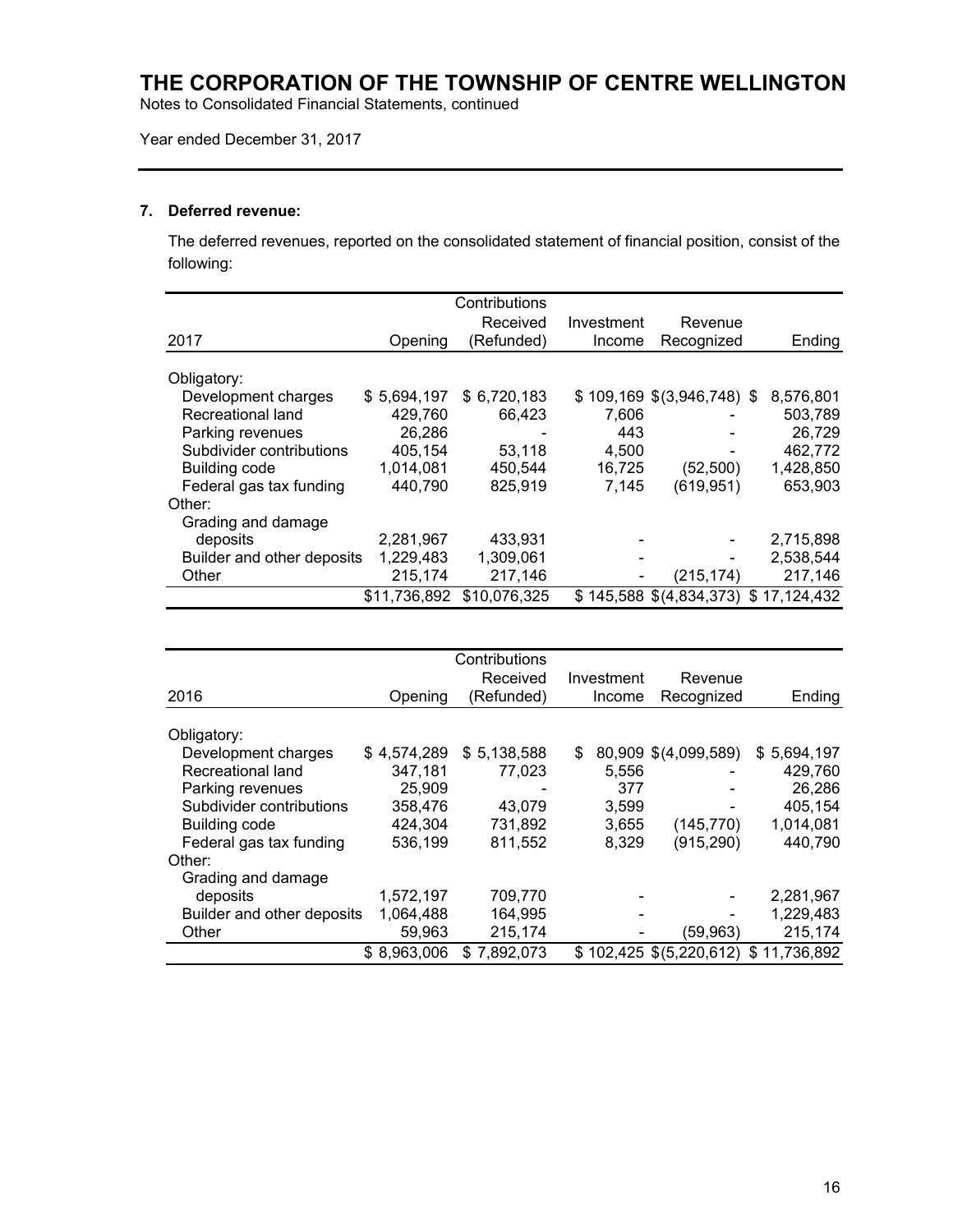Notes to Consolidated Financial Statements, continued

Year ended December 31, 2017

### **8. Employee benefits and other liabilities:**

The Township provides certain employee benefits, which will require funding in future periods. An actuarial estimate of the future liabilities for these benefits has been completed as at December 31, 2017.

|                                                              | 2017               |   | 2016               |
|--------------------------------------------------------------|--------------------|---|--------------------|
| Post-employment benefits<br>Future payments required to WSIB | 509.236<br>157.602 | S | 480.810<br>160,296 |
|                                                              | 666.838            |   | 641,106            |

### (a) Post-employment benefits:

The Township pays health, dental, travel and life insurance benefits on behalf of its eligible senior management early retirees to age 65. Senior management are eligible for retiree benefits if they retire on an OMERS pension, before the age of 65.

The Township pays health, dental, travel and life insurance benefits on behalf of its nonmanagement employees for early retirees to age 65.

Non-management members are eligible for retiree benefits if they retire on an OMERS pension after 55 years of age with at least 25 years' service.

The Township has a sick leave plan that does not provide a sick leave payout upon termination, death or retirement. Members are granted 12 days at the start of each year. The maximum number of carryover days is 10, regardless of the number of days at the start of the year. Therefore, the maximum number of days at the start of any year is 22 (12 new days and 10 days carried over). The most recent actuarial valuation was performed as at December 31, 2017.

Information about the post-employment benefit plan is as follows:

|                                                  | 2017          | 2016          |
|--------------------------------------------------|---------------|---------------|
|                                                  |               |               |
| Accrued benefit obligation:                      |               |               |
| Balance, beginning of year                       | \$<br>483,951 | \$<br>466,286 |
| Current benefit cost                             | 25,179        | 23,566        |
| Interest                                         | 23,100        | 22,045        |
| Benefit payments                                 | (20, 457)     | (27, 946)     |
| <b>Actuarial loss</b>                            | 141,663       |               |
| Expected accrued benefit obligation, end of year | 653,436       | 483,951       |
| Unamortized actuarial loss                       | (144,200)     | (3, 141)      |
| Liability for post-employment benefits           | \$<br>509,236 | \$<br>480,810 |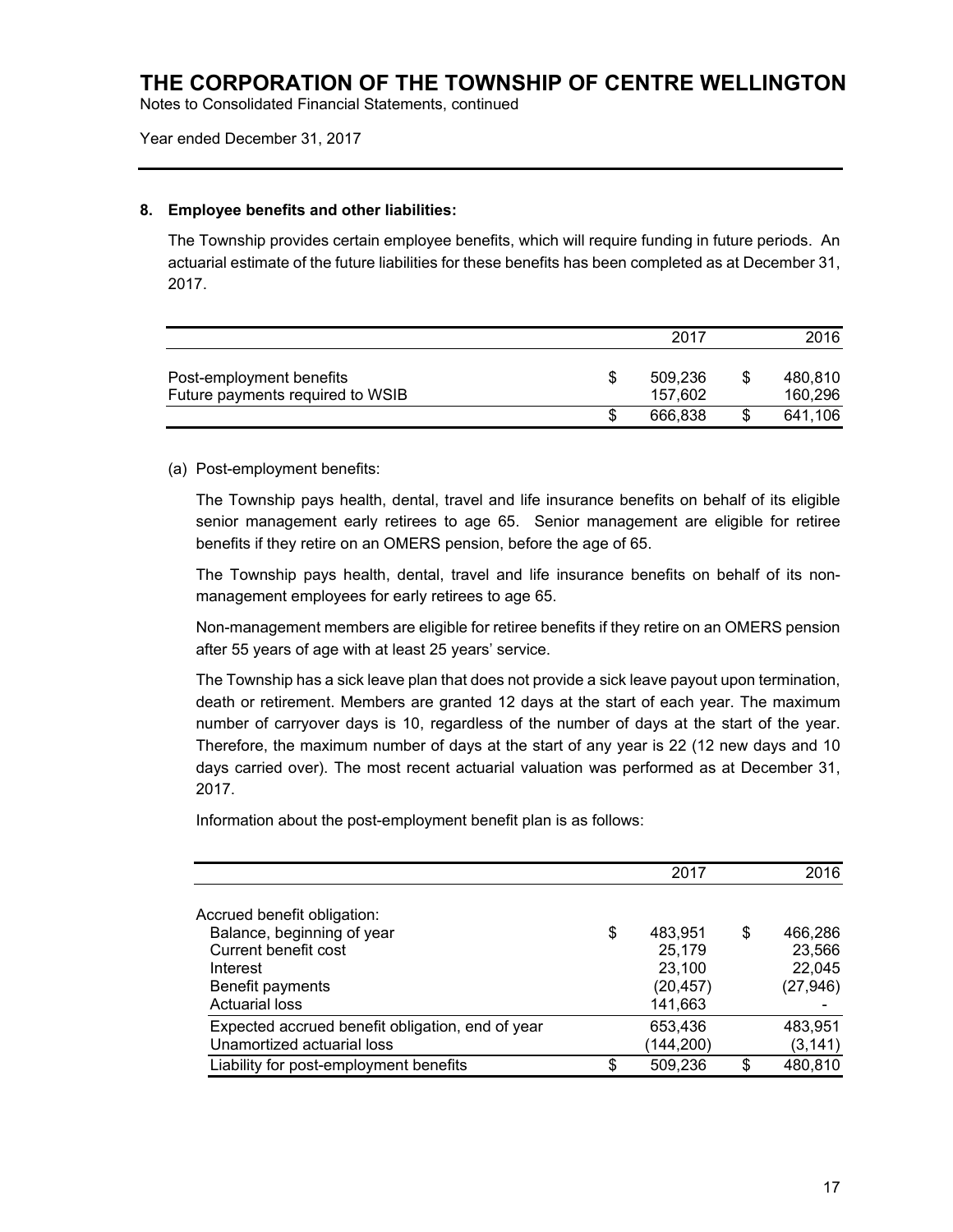Notes to Consolidated Financial Statements, continued

Year ended December 31, 2017

### **8. Employee benefits and other liabilities (continued):**

(a) Post-employment benefits (continued):

Included in expenses is \$604 (2016 - \$604) for amortization of the actuarial loss. The unamortized actuarial loss is amortized over the expected average service life of 13 and 15 years (2016 – 15 years).

The main actuarial assumptions employed for the valuation are as follows:

(i) Interest (discount rate):

The obligation as at December 31, 2017, of the present value of future liabilities and the expense for the 12 months ended December 31, 2017, were determined using a discount rate of 4.0% (2016 - 4.75%).

(ii) Medical costs:

Medical costs were assumed to increase at the rate of 6.4% for 2019, reducing by 0.3% per year to 3.75% in 2027 and 3.75% per year thereafter.

(iii) Dental costs:

Dental costs were assumed to increase at the rate of 3.75% (2016 - 4.0%) per year.

The Township has established a reserve to mitigate the future impact of the post- employment benefits obligation. The balance at the end of the year is \$72,700 (2016 - \$68,772).

(b) WSIB:

With respect to responsibilities under provisions of the WSIB Act the Township has elected to be treated as a Schedule 2 employer and remits payments to the WSIB as required to fund disability payments. An actuarial estimate of future liabilities has been completed and forms the basis for the estimated liability reported in these financial statements. The most recent actuarial valuation was performed as at December 31, 2016, which is extrapolated to December 31, 2017.

Information about the WSIB liability is as follows:

|                                                  | 2017          |     | 2016      |
|--------------------------------------------------|---------------|-----|-----------|
| Accrued benefit obligation:                      |               |     |           |
| Balance, beginning of year                       | \$<br>65,799  | \$  | 106,732   |
| Plan amendment                                   | 497           |     |           |
| Current benefit cost                             | 9,437         |     | 13,596    |
| Interest                                         | 2,528         |     | 4,795     |
| Benefit payments                                 | (7,203)       |     | (13, 959) |
| Actuarial gain                                   |               |     | (45, 365) |
| Expected accrued benefit obligation, end of year | 71,058        |     | 65,799    |
| Unamortized actuarial gain                       | 86,544        |     | 94,497    |
| <b>WSIB liability</b>                            | \$<br>157,602 | \$. | 160,296   |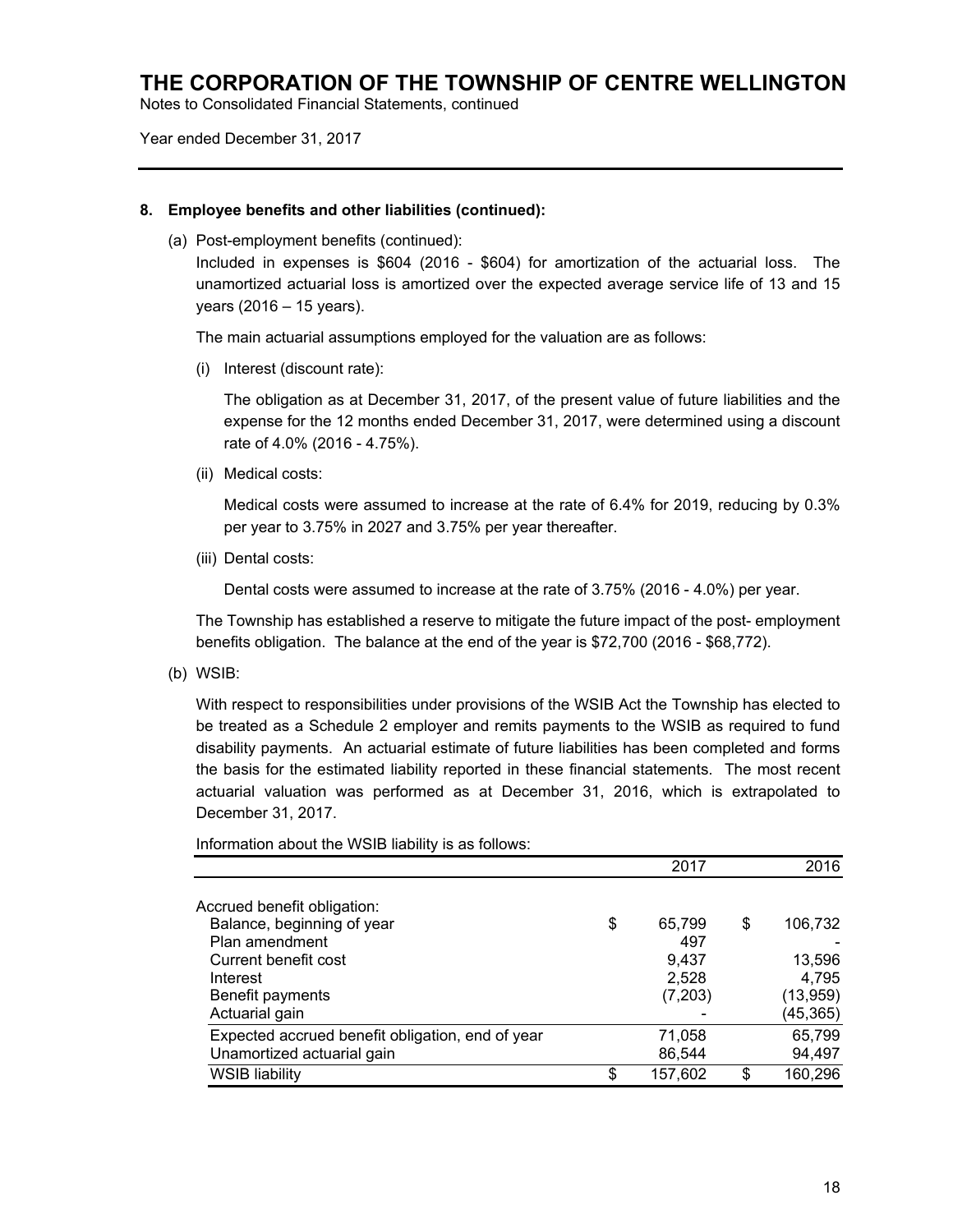Notes to Consolidated Financial Statements, continued

Year ended December 31, 2017

### **8. Employee benefits and other liabilities (continued):**

(b) WSIB (continued):

Included in expenses is gain of \$7,953 (2016 - \$3,827) for amortization of the actuarial gain. The unamortized actuarial gain on future payments required to the WSIB is amortized over the expected period of the liability which is 11 years (2016 - 11 years).

The main actuarial assumptions employed for the valuation are as follows:

(i) Interest (discount rate):

The obligation as at December 31, 2017, of the present value of future liabilities and the expense for the 12 months ended December 31, 2017, were determined using a discount rate of 3.75% (2016 - 4.5%).

(ii) Administration costs:

Administration costs were assumed to be 38% (2016 - 38%) of the compensation expense.

(iii) Compensation expense:

Compensation costs, which include loss of earnings benefits, health care costs, survivor awards and non-economic loss awards, were assumed to increase at rates ranging from (2.50%) to 0.25% (2016 - (2.50%) to 0.25%) depending on the benefit type.

The Township has established a reserve to mitigate the future impact of the WSIB obligation. The balance at the end of the year is \$324,612 (2016 - \$500,000).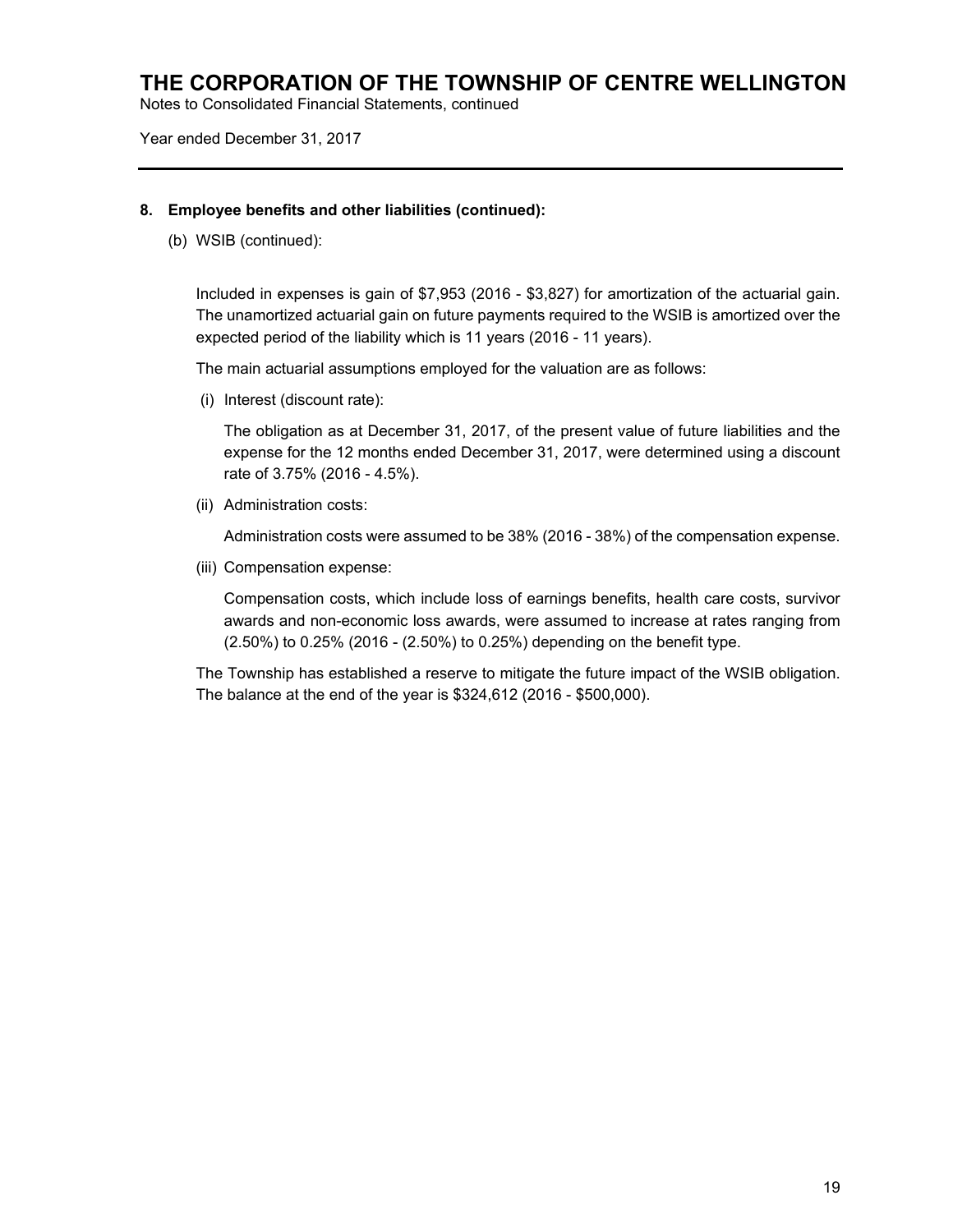Notes to Consolidated Financial Statements, continued

#### Year ended December 31, 2017

#### **9. Net long-term liabilities:**

(a) The balance of net long-term liabilities reported on the consolidated statement of financial position is made up of the following.

|                                                                                                                                                                              | 2017          | 2016          |
|------------------------------------------------------------------------------------------------------------------------------------------------------------------------------|---------------|---------------|
| Total long-term liabilities incurred by the Township with<br>varying maturities up to 2034 and weighted average<br>interest rate of 3.16% (2016 - 3.18%)                     | \$ 24,192,042 | \$ 25,847,939 |
| Of the long-term liabilities shown above, the<br>responsibility for payment of principal and interest<br>charges for tile drainage loans has been assumed<br>by individuals. | (42, 406)     | (49, 427)     |
| Net long-term liabilities at end of year                                                                                                                                     | 24,149,636    | \$25,798,512  |

(b) Principal and interest payments for the next five years and thereafter by the Township are as follows:

|                     | Principal       |    | Interest  |     | Total      |
|---------------------|-----------------|----|-----------|-----|------------|
|                     |                 |    |           |     |            |
| 2018                | \$<br>1,706,739 | \$ | 788.961   | \$  | 2,495,700  |
| 2019                | 1,766,672       |    | 725,735   |     | 2,492,407  |
| 2020                | 1,829,740       |    | 660,040   |     | 2,489,780  |
| 2021                | 1,896,316       |    | 591,441   |     | 2,487,757  |
| 2022                | 7,953,949       |    | 488,557   |     | 8,442,506  |
| 2023 and thereafter | 8,996,220       |    | 999,518   |     | 9,995,738  |
| Total               | 24,149,636      | ß. | 4,254,252 | \$. | 28,403,888 |

- (c) The long-term liabilities in (a) issued in the name of the municipality have received approval of the Ontario Municipal Board (or approval by private legislation) for those approved on or before December 31, 1992. Those approved after January 1, 1993, have been approved by by-law. The annual principal and interest payments required to service these liabilities are within the annual debt repayment limit prescribed by the Ministry of Municipal Affairs and Housing.
- (d) Total interest on long-term liabilities, which are reported on the consolidated statement of operations, amounted to \$799,629 (2016 - \$863,872). The long-term liabilities carry interest rates ranging from 0% to 5.136%. The interest on long-term liabilities assumed by individuals for tile drainage loans is not reflected in the consolidated financial statements.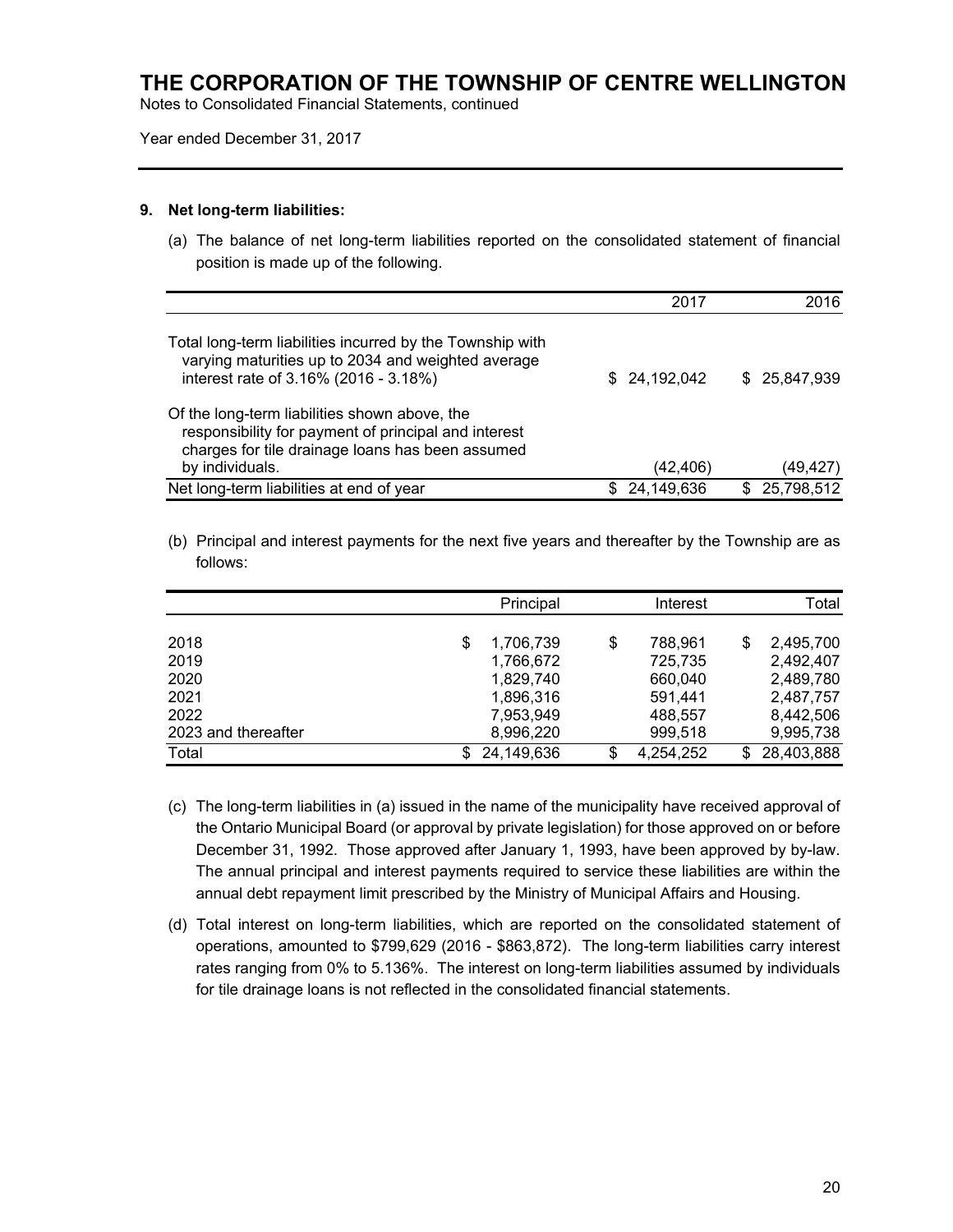Notes to Consolidated Financial Statements, continued

Year ended December 31, 2017

### **10. Tangible capital assets:**

Road and structure infrastructure

|                                     | Balance at<br>December 31. |                  |                     | Balance at<br>December 31, |
|-------------------------------------|----------------------------|------------------|---------------------|----------------------------|
| Cost                                | 2016                       | Additions        | <b>Disposals</b>    | 2017                       |
|                                     |                            |                  |                     |                            |
| Land                                | \$<br>2,284,049            | \$<br>106,897    | \$<br>(110,000)     | \$<br>2,280,946            |
| Land improvements                   | 5,369,132                  | 1,220,188        |                     | 6,589,320                  |
| <b>Buildings</b>                    | 23,868,579                 | 581,234          | (50, 369)           | 24,399,444                 |
| Vehicles                            | 10,947,441                 | 2,277,995        | (919,490)           | 12,305,946                 |
| Equipment                           | 8,788,996                  | 268,385          | (223,569)           | 8,833,812                  |
| Water and wastewater infrastructure | 111,720,357                | 3,482,511        | (173,391)           | 115,029,477                |
| Road and structure infrastructure   | 175,600,573                | 6,425,032        | (567,044)           | 181,458,561                |
| Assets under construction           | 2,038,545                  | 3,072,161        | (1,094,550)         | 4,016,156                  |
| Total                               | \$<br>340,617,672          | \$<br>17,434,403 | \$<br>(3, 138, 413) | \$354,913,662              |
|                                     |                            |                  |                     |                            |
|                                     | Balance at                 |                  |                     | Balance at                 |
|                                     | December 31,               |                  |                     | December 31.               |
| <b>Accumulated amortization</b>     | 2016                       | <b>Disposals</b> | Amortization        | 2017                       |
| Land                                | \$                         | \$               | \$                  | \$                         |
| Land improvements                   | 1,671,996                  |                  | 167,043             | 1,839,039                  |
| <b>Buildings</b>                    | 7,906,014                  | (45,030)         | 628,215             | 8,489,199                  |
| Vehicles                            | 5,883,827                  | (880,839)        | 800,246             | 5,803,234                  |
| Equipment                           | 3,826,417                  | (223,569)        | 639,466             | 4,242,314                  |
|                                     |                            |                  |                     |                            |

| Total                               | \$<br>130,891,856 | \$<br>(1,779,556) | \$<br>8,200,049 | \$137,312,349     |
|-------------------------------------|-------------------|-------------------|-----------------|-------------------|
|                                     |                   |                   |                 |                   |
|                                     | Net book value    |                   |                 | Net book value    |
|                                     | December 31, 2016 |                   |                 | December 31, 2017 |
| Land                                | \$<br>2.284.049   |                   |                 | \$<br>2.280.946   |
| Land improvements                   | 3,697,136         |                   |                 | 4,750,281         |
| <b>Buildings</b>                    | 15.962.565        |                   |                 | 15,910,245        |
| Vehicles                            | 5.063.614         |                   |                 | 6,502,712         |
| Equipment                           | 4.962.579         |                   |                 | 4,591,498         |
| Water and wastewater infrastructure | 80,394,630        |                   |                 | 81,463,093        |
| Road and structure infrastructure   | 95,322,698        |                   |                 | 98,086,382        |
| Assets under construction           | 2,038,545         |                   |                 | 4,016,156         |
| Total                               | 209,725,816       |                   |                 | \$217,601,313     |

Water and wastewater infrastructure  $\begin{array}{cccc} 31,325,727 & 148,713 & 2,389,370 & 33,566,384 \\ \text{ Road and structure infrastructure} & 80,277,875 & (481,405) & 3,575,709 & 83,372,179 \end{array}$ 

Assets under construction and the set of the set of the set of the set of the set of the set of the set of the set of the set of the set of the set of the set of the set of the set of the set of the set of the set of the s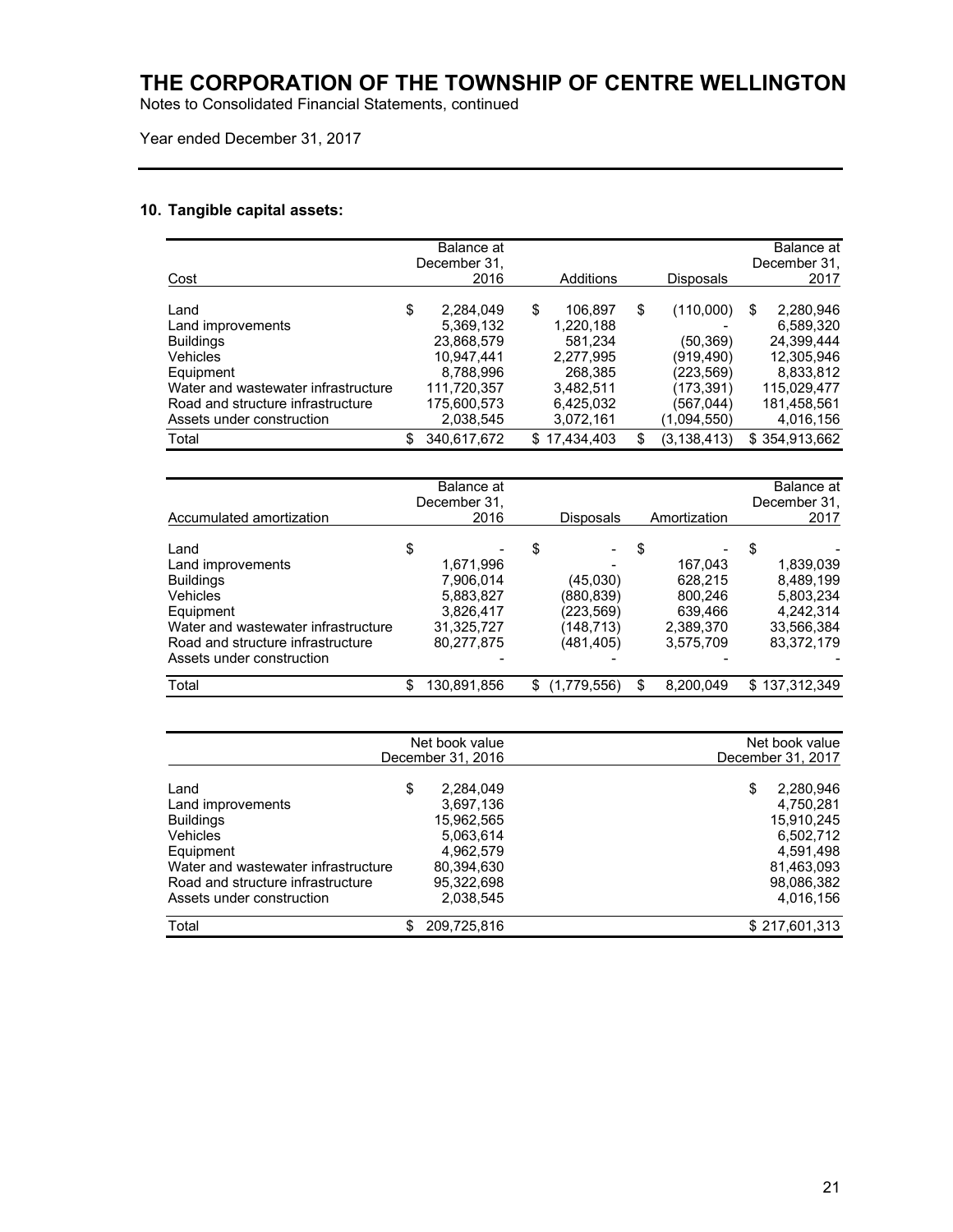Notes to Consolidated Financial Statements, continued

Year ended December 31, 2017

### **10. Tangible Capital Assets (continued):**

(a) Assets under construction:

Assets under construction having a value of \$4,016,156 (2016 - \$2,038,545) have not been amortized. Amortization of these assets will commence when the asset is put into service.

(b) Contributed tangible capital assets:

Contributed capital assets have been recognized at fair market value at the date of contribution. The value of contributed assets received during the year is \$3,986,622 (2016 - \$3,275,860).

(c) Tangible capital assets disclosed at nominal values:

Where an estimate of fair value could not be made, the tangible capital asset was recognized at a nominal value. Land and buildings are the only categories where nominal values were assigned.

(d) Write-down of tangible capital assets:

The write-down of tangible capital assets during the year was \$nil (2016 - \$nil).

### **11. Gaming revenue:**

Effective April 1, 2013, the Township entered into a new Municipality Contribution Agreement with the Ontario Lottery and Gaming Corporation (OLGC). As part of the agreement, OLGC provides quarterly payments to the Township, based on revenue at the Grand River Raceway, as follows:

- (a) 5.25% of the electronic games revenue that is less than \$65,000,000; plus
- (b) 3.00% of the electronic games revenue that is between \$65,000,000 and \$200,000,000; plus
- (c) 2.50% of the electronic games revenue that is between \$200,000,000 and \$500,000,000; plus
- (d) 0.50% of the electronic games revenue that is greater than \$500,000,000; plus
- (e) 4.00% of live table games revenue.

Pursuant to an agreement between the Township and the County of Wellington, 21% of the gross quarterly proceeds due to the Township were paid to the County of Wellington. This payment was designed to cover additional costs incurred by the County of Wellington due to the Grand River Raceway. With the expiration of the previous agreement with the OLGC on March 31, 2013, the Township ceased quarterly payments to the County of Wellington.

2017 gaming revenue proceeds of \$2,234,049 (2016 - \$2,174,468) were placed in a Township Reserve Fund.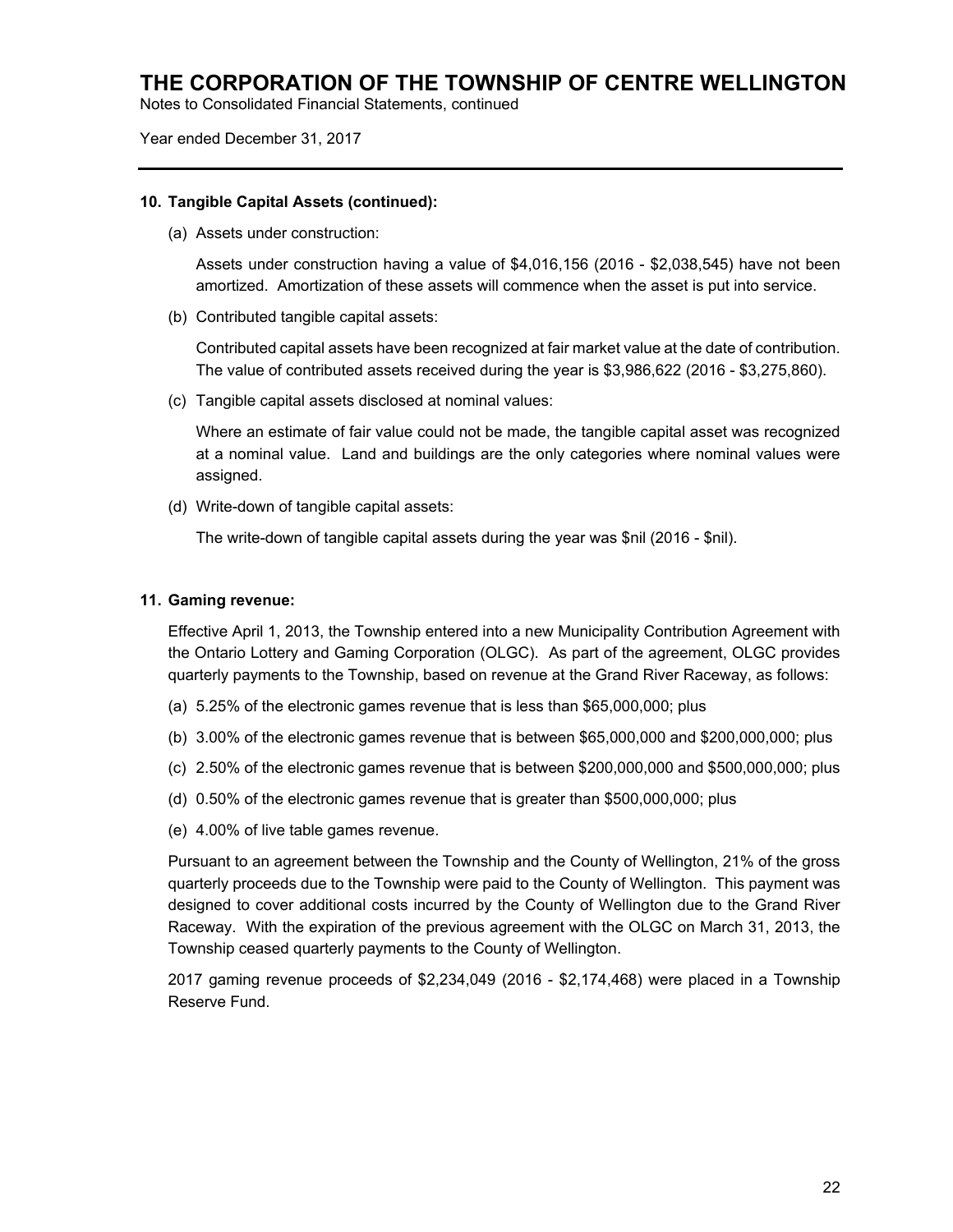Notes to Consolidated Financial Statements, continued

Year ended December 31, 2017

### **12. Budget data:**

The budget data presented in these consolidated financial statements is based upon the 2018 operating and capital budgets approved by Council on February 21, 2017. Amortization was not contemplated on development of the budget and, as such, has not been included. The chart below reconciles the approved budget to the budget figures reported in these consolidated financial statements.

|                            | <b>Budget Amount</b> |
|----------------------------|----------------------|
| Revenues:                  |                      |
| Operating budget           | \$<br>33,922,072     |
| Capital budget             | 13,987,298           |
| Less:                      |                      |
| Transfers from other funds | (12, 261, 473)       |
| Proceeds on debt issue     |                      |
| Total revenue              | 35,647,897           |
| Expenses:                  |                      |
| Operating budget           | 33,922,072           |
| Capital budget             | 13,987,298           |
| Less:                      |                      |
| Transfers to other funds   | (9,318,840)          |
| Capital expenses           | (12, 574, 798)       |
| Debt principal payments    | (1,648,876)          |
| Total expenses             | 24,366,856           |
| Annual surplus             | \$<br>11,281,041     |

#### **13. Operations of School Boards and the County of Wellington:**

Further to note 1(a)(iii), the taxation and other revenues for the School Boards and the County of Wellington are comprised of the following:

|                           | School Boards | County        |
|---------------------------|---------------|---------------|
| Taxation and user charges | \$ 9,617,239  | \$ 26,722,957 |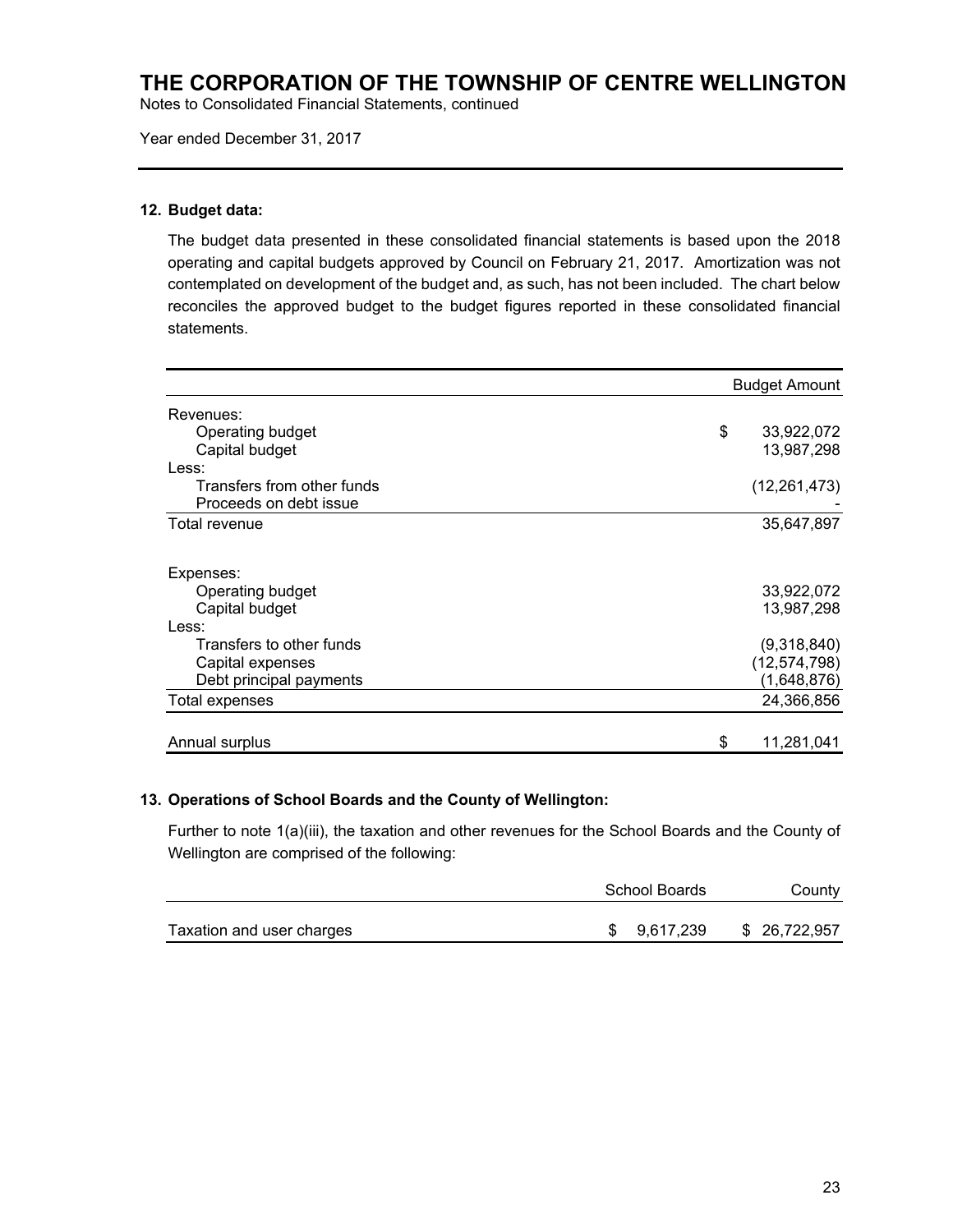Notes to Consolidated Financial Statements, continued

### Year ended December 31, 2017

#### **14. Accumulated surplus:**

Accumulated surplus consists of individual fund surplus and reserves and reserve funds as follows:

|                                                               | 2017           | 2016           |
|---------------------------------------------------------------|----------------|----------------|
|                                                               |                |                |
| Surplus:                                                      |                |                |
| Invested in tangible capital assets                           | \$217,601,313  | \$209,725,816  |
| General purposes                                              | 9,305,943      | 7,431,272      |
| Investment in Centre Wellington Energy Inc.                   | 13,194,033     | 13,566,644     |
| Investment in Centre Wellington Communications Inc.           | 161,885        | 99,634         |
| Amounts to be recovered:                                      |                |                |
| Post-employment benefits                                      | (509, 236)     | (480, 810)     |
| <b>WSIB</b>                                                   | (157, 602)     | (160, 296)     |
| Net long-term liabilities                                     | (24, 149, 636) | (25, 798, 512) |
| <b>Total surplus</b>                                          | 215,446,700    | 204,383,748    |
| Reserves set aside by Council for:                            |                |                |
| Capital works - Wastewater                                    | 5,737,469      | 4,280,833      |
| Working capital                                               | 1,109,662      | 1,109,662      |
| Capital works - Roads                                         | 436,834        | 144,260        |
| Replacement of equipment                                      | 2,569,660      | 3,051,735      |
| Capital works - Waterworks                                    | 7,636,383      | 6,565,172      |
| Other                                                         | 4,053,806      | 7,178,843      |
| Capital works - Cultural                                      | 3,907          | 8,678          |
| Capital works - Fire                                          | 57,700         | 12,783         |
| Contingencies                                                 | 63,156         | 185,180        |
| <b>Total reserves</b>                                         | 21,668,577     | 22,537,146     |
| Reserve funds set aside for specific purposes by Council for: |                |                |
| Capital works - Other                                         | 2,358,064      | 2,681,295      |
| Capital works - Social services                               | 135,602        | 85,815         |
| Capital works - Roads                                         | 268,729        | 195,705        |
| Capital works - Wastewater                                    | 2,278,813      | 2,320,519      |
| Capital works - Waterworks                                    | 50,034         | 1,238,667      |
| Total reserve funds                                           | 5,091,242      | 6,522,001      |
| Accumulated surplus                                           | \$242,206,519  | \$233,442,895  |
|                                                               |                |                |

### **15. Trust funds:**

Trust funds administered by the municipality amounting to \$964,445 (2016 - \$919,831) have not been included in the consolidated statement of financial position nor have their operations been included in the consolidated statement of operations.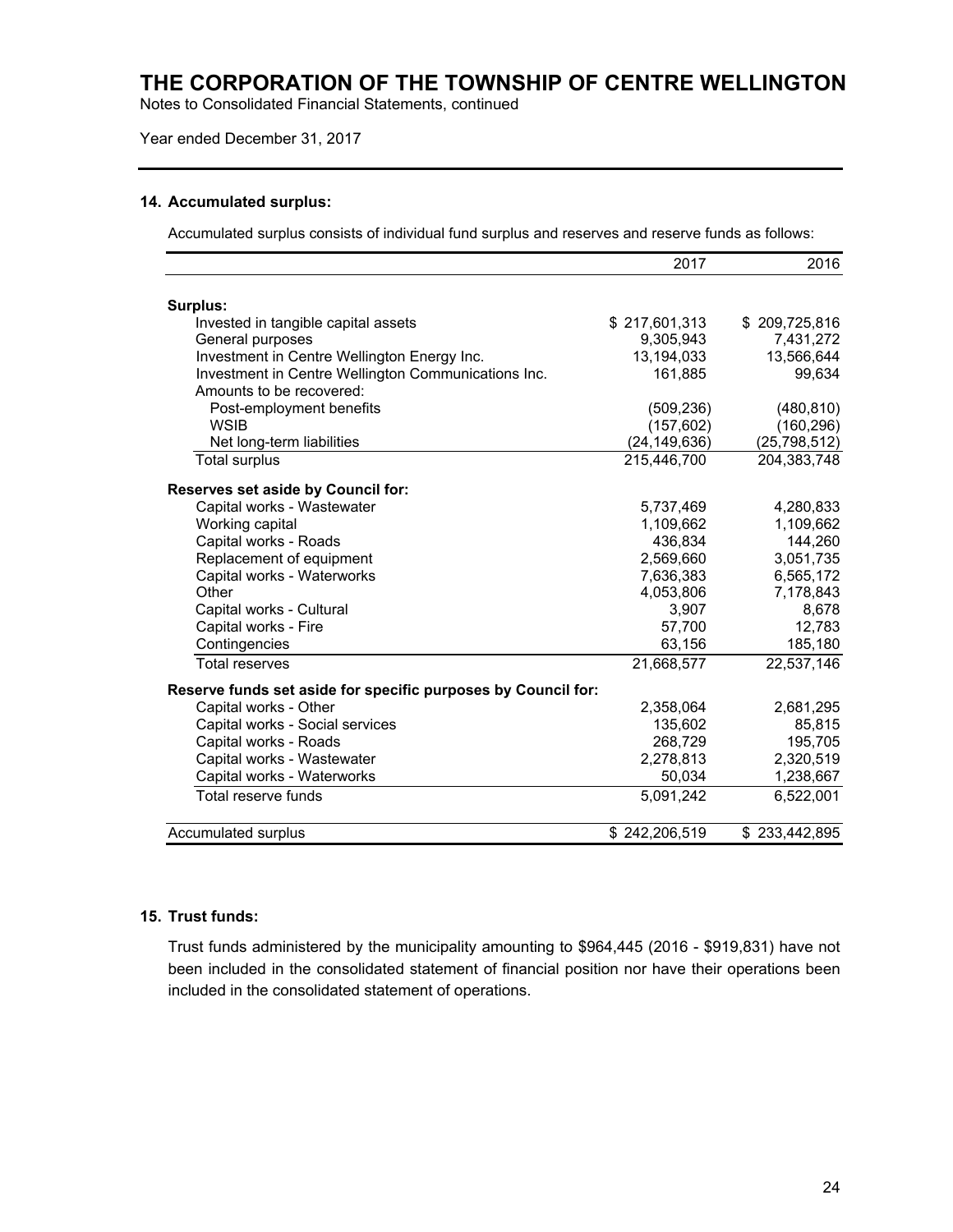Notes to Consolidated Financial Statements, continued

Year ended December 31, 2017

### **16. Public liability insurance:**

The Township has undertaken a portion of the risk for public liability as a means of achieving efficient and cost effective risk management. The Township has opted for a self-insured retention or deductible, of \$25,000 for each occurrence involving public liability claims. In excess of the selfinsured retention, the Township insurance program carries limits up to \$25,000,000 per occurrence.

The Township has established a reserve for allocated self-insurance claims. The balance at the end of the year is \$68,249 (2016 - \$100,000).

### **17. Pension agreements:**

The Township makes contributions to the Ontario Municipal Employees Retirement Fund (OMERS), which is a multi-employer plan, on behalf of members of its staff. This plan is a defined benefit plan which specifies the amount of the retirement benefit to be received by the employees based on the length of service and rates of pay. Employees and employers contribute jointly to the plan.

Because OMERS is a multi-employer pension plan, any pension plan surpluses or deficits are the joint responsibility of Ontario municipal organizations and their employees. As a result, the Township does not recognize any share of the OMERS pension surplus or deficit. The amount contributed to OMERS for 2017 was \$851,776 (2016 - \$821,718) for current service. The contribution rate for 2017 was 9% to 15.8% (2016 - 9% to 15.8%) depending on age and level of income level.

The latest available report for the OMERS plan was December 31, 2017. At that time the plan reported a \$5.4 billion actuarial deficit (2016 - \$5.7 billion deficit), based on actuarial liabilities of \$93.6 billion (2016 - \$87.0 billion) and actuarial assets of \$88.2 billion (2016 - \$81.3 billion). Ongoing adequacy of the current contribution rates will need to be monitored and may lead to increased future funding requirements.

#### **18. Contingencies and commitments:**

- (a) The Township is contingently liable for long-term liabilities with respect to tile drainage loans and for those for which the responsibility for payment of principal and interest has been assumed by school boards and the County of Wellington.
- (b) From time to time, the Township is subject to claims and other lawsuits that arise in the ordinary course of business, some of which may seek damages in substantial amounts. These claims may be covered by the Township's insurance up to a maximum of \$25,000,000 per occurrence. Liability for these claims and lawsuits are recorded to the extent that the probability of a loss is likely and it is estimable.

#### **19. Comparative amounts:**

The comparative amounts have been reclassified to conform to the current year's presentation.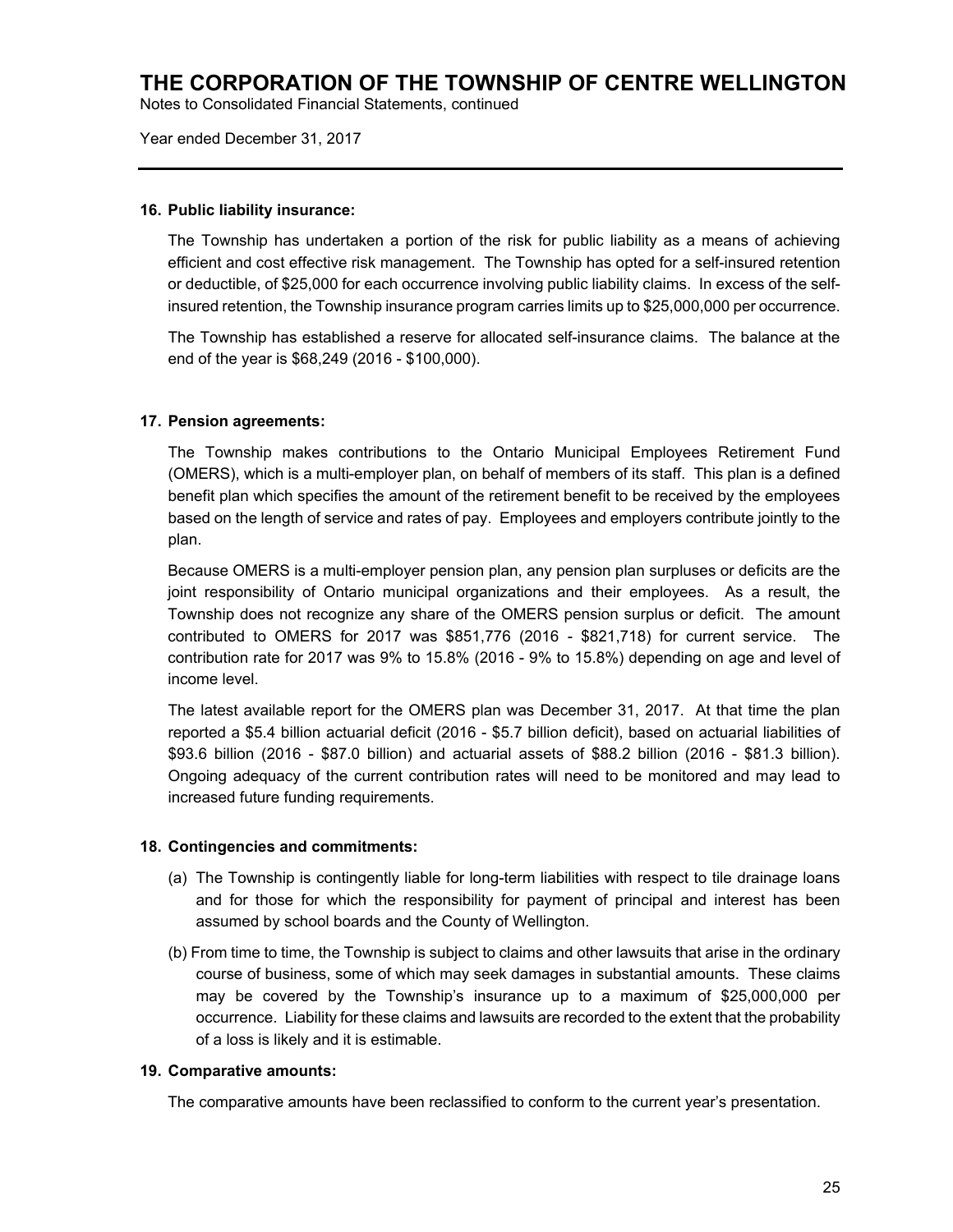Notes to Consolidated Financial Statements, continued

#### Year ended December 31, 2017

#### **20. Segmented information:**

The Township of Centre Wellington is a diversified municipal government institution that provides a wide range of services to its citizens, including roads, water and wastewater services, planning, parks and recreation, fire, administration of the building code, stray animal control, cemetery operations and various cultural and social activities. For management reporting purposes, the Township's operations and activities are reported by fund. Funds were created for the purpose of recording specific activities to attain certain objectives in accordance with special regulations, restrictions or limitations.

Township services are provided by departments and their activities are reported in these funds. Certain departments have been separately disclosed in the segmented information in the following schedule.

|                                 | General                  | Protection               | Transportation   | Environmental     | Health                   | Social and Family        | <b>Recreation &amp;</b>  | Planning &               | 2017          |
|---------------------------------|--------------------------|--------------------------|------------------|-------------------|--------------------------|--------------------------|--------------------------|--------------------------|---------------|
|                                 | Government               |                          | <b>Services</b>  | <b>Services</b>   | <b>Services</b>          | <b>Services</b>          | Culture                  | Development              | Consolidated  |
| <b>Revenues</b>                 |                          |                          |                  |                   |                          |                          |                          |                          |               |
| Taxation                        | 2.842.272<br>\$          | $$1,537,035$ \$          | 4.808.538 \$     |                   | 35.861<br>S              | 582.712<br>s.            | 2.975.886<br>- \$        | 762.083<br>∣\$.          | \$13,544,387  |
| Government transfers            | 442,200                  | 162,563                  | 1,715,679        | 270,621           | 10,000                   | 61,700                   | 308,902                  | 33,352                   | 3,005,017     |
| Development charges earned      | 43,850                   | 20,134                   | 1,125,118        | 2,239,396         |                          |                          | 495,150                  | 23,100                   | 3,946,748     |
| Licences and permits            | 33,027                   | 1,099,478                | 28,117           |                   |                          |                          |                          |                          | 1,160,622     |
| Fees, rents and concessions     | 190,960                  | 60,076                   | 116,447          | 8,710,944         | 190,494                  | 193,207                  | 2,045,088                | 157,451                  | 11,664,667    |
| Penalties and interest on taxes | 325,283                  |                          |                  |                   |                          | $\overline{\phantom{0}}$ |                          | $\overline{\phantom{0}}$ | 325,283       |
| Interest, donations and other   | 1,145,427                | 20,265                   | 22,843           | 102.430           | 32,946                   | 12,252                   | 14,120                   | 6,762                    | 1,357,045     |
| Equity loss from Centre         | (372, 611)               | ۰                        |                  |                   |                          |                          |                          | ٠                        | (372, 611)    |
| Wellington Energy Inc.          |                          |                          |                  |                   |                          |                          |                          |                          |               |
| Equity earnings from Centre     | 62,251                   | ۰                        | ٠                | ٠                 | ٠                        | ۰                        | $\overline{\phantom{a}}$ | $\overline{\phantom{a}}$ | 62,251        |
| Communications Inc.             |                          |                          |                  |                   |                          |                          |                          |                          |               |
| Developer contributions         | $\overline{\phantom{a}}$ | $\overline{\phantom{0}}$ | 2,072,759        | 1.231.321         | $\overline{\phantom{0}}$ | $\overline{\phantom{0}}$ | 154,943                  | $\sim$                   | 3,459,023     |
| Gaming revenue                  |                          |                          | 2.234.049        |                   | ٠                        | ٠                        |                          | $\sim$                   | 2,234,049     |
| Loss on disposal of tangible    | 648,392                  | 19,582                   | 49,148           | (24, 677)         |                          | ٠                        | 7,425                    | ٠                        | 699,870       |
| capital assets                  |                          |                          |                  |                   |                          |                          |                          |                          |               |
| <b>Total Revenues</b>           | S<br>5,361,051           | \$2.919.133              | 12,172,698<br>\$ | 12,530,035<br>\$  | 269,301<br>-S            | \$<br>849,871            | $6,001,514$ \$<br>S      | 982,748                  | \$41,086,351  |
| <b>Expenses</b>                 |                          |                          |                  |                   |                          |                          |                          |                          |               |
| Salaries and benefits           | 1.815.714<br>\$          |                          | 1.804.216 \$     | 2,791,484         | $83.125$ \$<br>-S        | 314.723                  | $2.877.163$ \$<br>- \$   | 752.308                  | \$12,526,876  |
| Goods and services              | 1,240,186                | 427,068                  | 2,855,430        | 2,831,819         | 106,373                  | 405,705                  | 2,102,776                | 409,965                  | 10,379,322    |
| <b>Transfer payments</b>        |                          | 113,144                  |                  | 198,892           |                          | ۰                        | 51,992                   |                          | 364,028       |
| Interest and rental             | 21,613                   |                          | 21,099           | 577,612           |                          |                          | 221,952                  | 10,176                   | 852,452       |
| Amortization                    | 340,903                  | 262,120                  | 4,203,631        | 2,545,179         | 5,195                    | 46,674                   | 790,055                  | 6,292                    | 8,200,049     |
| <b>Total Expenses</b>           | S<br>3,418,416           | $$2,890,475$ \\$         | 8,884,376        | 8,944,986<br>- \$ | 194,693<br>S             | \$<br>767,102 \$         | 6,043,938                | 1,178,741<br>-S          | \$ 32,322,727 |
|                                 |                          |                          |                  |                   |                          |                          |                          |                          |               |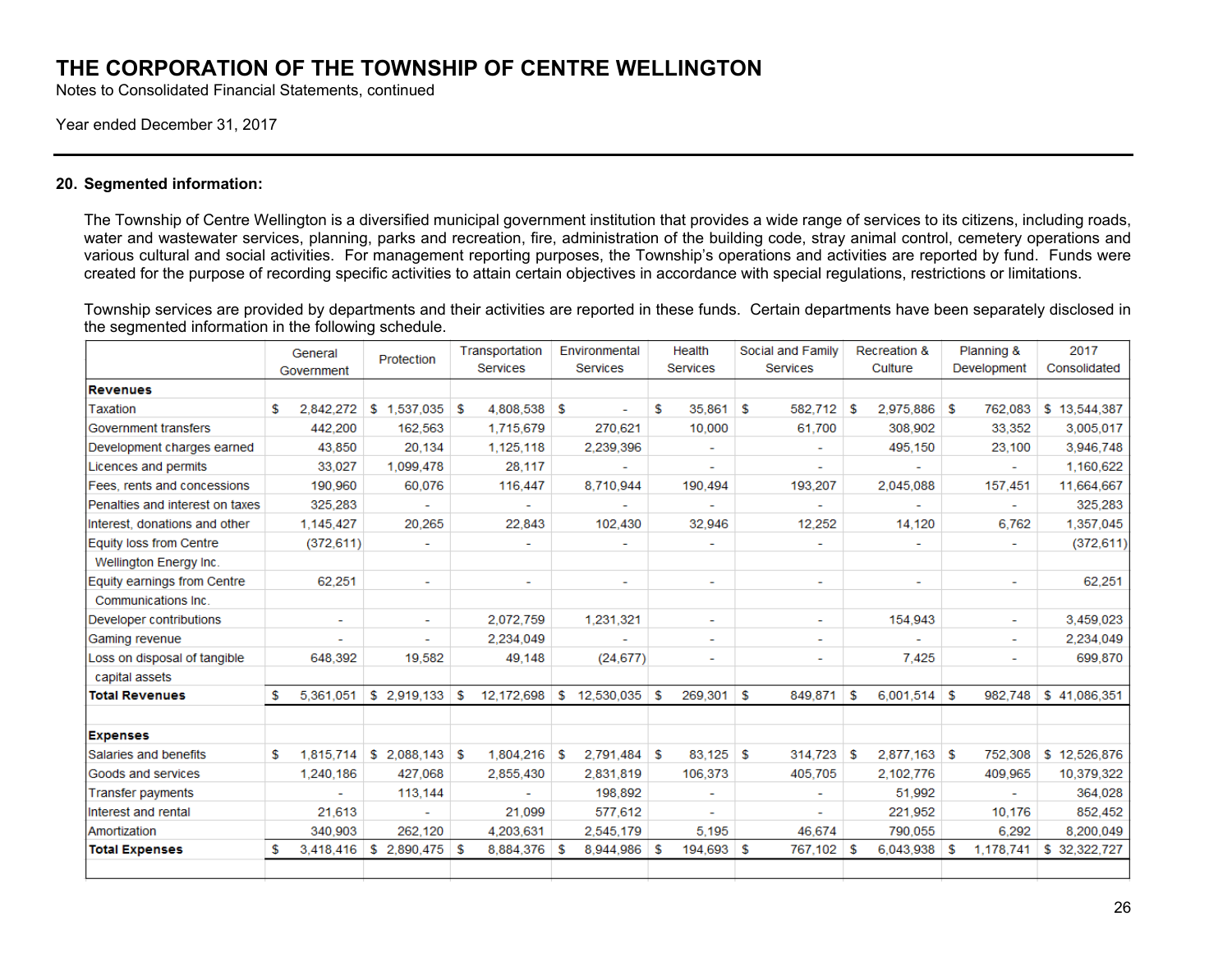Notes to Consolidated Financial Statements, continued

## Year ended December 31, 2017

## **20. Segmented information (continued):**

|                                 |   | General<br>Government |    | Protection     |      | Transportation<br><b>Services</b> |    | Environmental<br>Services |    | <b>Health Services</b>   | Social and Family<br><b>Services</b> |    | Recreation &<br>Culture | Planning &<br>Development |    | 2016<br>Consolidated |
|---------------------------------|---|-----------------------|----|----------------|------|-----------------------------------|----|---------------------------|----|--------------------------|--------------------------------------|----|-------------------------|---------------------------|----|----------------------|
| <b>Revenues</b>                 |   |                       |    |                |      |                                   |    |                           |    |                          |                                      |    |                         |                           |    |                      |
| Taxation                        | s | 2,594,544             | -S | 1,500,017      | - \$ | $4,600,352$ \$                    |    |                           | \$ | 60.575 \$                | 545,402                              | S. | $2.756.429$ \$          | 765,700                   | -S | 12,823,019           |
| Government transfers            |   | 520,200               |    | 497,055        |      | 2,430,442                         |    | 177,258                   |    | 10,000                   | 55,611                               |    | 5.243                   | 5,750                     |    | 3,701,559            |
| Development charges earned      |   | 10,746                |    | 223,943        |      | 1,175,923                         |    | 2,196,907                 |    | $\overline{\phantom{a}}$ |                                      |    | 401,420                 | 90,650                    |    | 4,099,589            |
| Licences and permits            |   | 32,367                |    | 1,047,663      |      |                                   |    |                           |    | $\overline{a}$           |                                      |    |                         |                           |    | 1,080,030            |
| Fees, rents and concessions     |   | 190,599               |    | 17,827         |      | 206,464                           |    | 8,467,544                 |    | 118,753                  | 168,566                              |    | 1,985,150               | 143,155                   |    | 11,298,058           |
| Penalties and interest on taxes |   | 351,279               |    |                |      |                                   |    |                           |    |                          |                                      |    |                         |                           |    | 351,279              |
| Interest, donations and other   |   | 4,456,752             |    | 14,368         |      | 16,148                            |    | 82,994                    |    | 30,937                   | 22,296                               |    | 36,202                  | 7,700                     |    | 4,667,397            |
| Equity loss from Centre         |   | (420, 935)            |    |                |      | $\sim$                            |    |                           |    | $\sim$                   |                                      |    |                         | $\sim$                    |    | (420, 935)           |
| Wellington Energy Inc.          |   |                       |    |                |      |                                   |    |                           |    |                          |                                      |    |                         |                           |    |                      |
| Equity earnings from Centre     |   | 52,507                |    | $\sim$         |      | $\sim$                            |    | ٠                         |    | $\overline{\phantom{a}}$ | ٠                                    |    | ÷                       |                           |    | 52,507               |
| Communications Inc.             |   |                       |    |                |      |                                   |    |                           |    |                          |                                      |    |                         |                           |    |                      |
| Developer contributions         |   | $\sim$                |    | $\sim$         |      | 1,404,789                         |    | 1,257,095                 |    | ٠                        | ۰                                    |    | ٠                       | 257,072                   |    | 2,918,956            |
| Gaming revenue                  |   |                       |    |                |      | 2,174,468                         |    |                           |    | $\overline{\phantom{a}}$ |                                      |    |                         |                           |    | 2,174,468            |
| Loss on disposal of tangible    |   | 26,212                |    | 4,327          |      | (229, 289)                        |    | 4,216                     |    | $\overline{\phantom{a}}$ | ٠                                    |    | (5, 595)                | $\overline{\phantom{a}}$  |    | (200, 129)           |
| capital assets                  |   |                       |    |                |      |                                   |    |                           |    |                          |                                      |    |                         |                           |    |                      |
| <b>Total Revenues</b>           | S | 7,814,271             | -S | $3,305,200$ \$ |      | 11,779,297                        | -S | 12,186,014                | S  | 220,265 \$               | 791,875 \$                           |    | $5,178,849$ \$          | 1,270,027                 | S  | 42,545,798           |
| <b>Expenses</b>                 |   |                       |    |                |      |                                   |    |                           |    |                          |                                      |    |                         |                           |    |                      |
| Salaries and benefits           | S | 1,749,870 \$          |    | $1,927,244$ \$ |      | $1.690.974$ \$                    |    | 2,532,038                 | -S | 67.396 \$                | 302,227                              | s  | $2.703.717$ \$          | 726,007                   | S  | 11.699.473           |
| Goods and services              |   | 1,037,159             |    | 894,928        |      | 3,598,239                         |    | 3,668,949                 |    | 85,886                   | 343,152                              |    | 1,939,975               | 355,593                   |    | 11,923,881           |
| Transfer payments               |   |                       |    | 113,920        |      |                                   |    | 190,842                   |    | ۰                        |                                      |    | 53,115                  |                           |    | 357,877              |
| Interest and rental             |   | 42,135                |    | 12,181         |      | 23,356                            |    | 607,330                   |    | ÷                        |                                      |    | 212,294                 | 10,176                    |    | 907,472              |
| Amortization                    |   | 301,833               |    | 263,939        |      | 4,120,571                         |    | 2,501,357                 |    | 5.195                    | 46,467                               |    | 776,808                 |                           |    | 8,016,170            |
| <b>Total Expenses</b>           | s | 3,130,997             | -S | $3,212,212$ \$ |      | $9,433,140$ \$                    |    | 9,500,516                 | -S | 158,477 \$               | 691,846 \$                           |    | 5,685,909 \$            | 1,091,776                 | -S | 32,904,873           |
|                                 |   |                       |    |                |      |                                   |    |                           |    |                          |                                      |    |                         |                           |    |                      |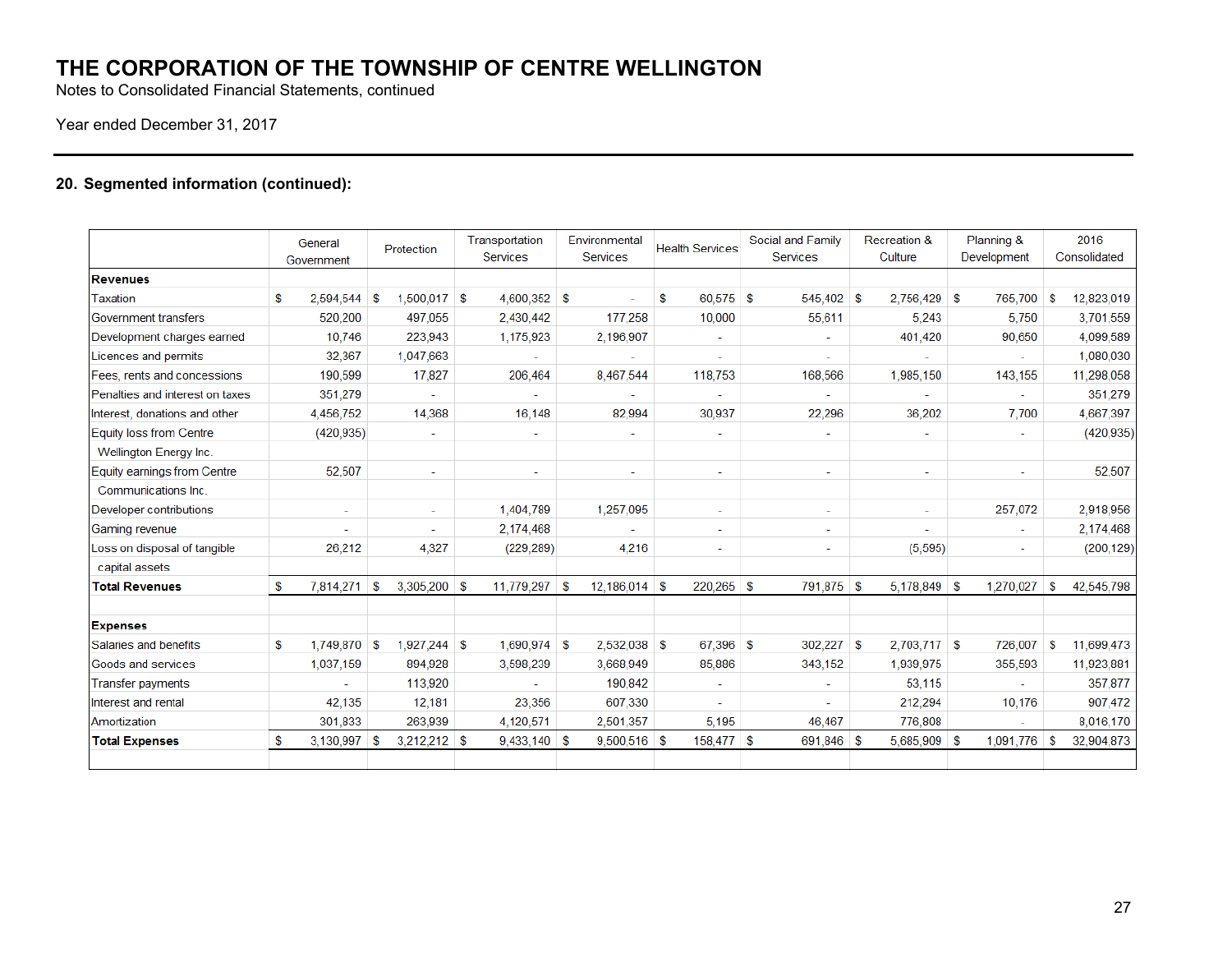

KPMG LLP 115 King Street South 2nd Floor Waterloo ON N2J 5A3 Canada Tel 519-747-8800 Fax 519-747-8830

## **INDEPENDENT AUDITORS' REPORT**

To the Members of Council, Inhabitants and Ratepayers of the Corporation of the Township of Centre Wellington

We have audited the accompanying financial statements of the trust funds of The Corporation of the Township of Centre Wellington which comprise the statement of financial position as at December 31, 2017 and the statement of operations and changes in net financial assets of the trust funds for the year then ended, and notes, comprising a summary of significant accounting policies and other explanatory information.

## *Management's Responsibility for the Financial Statements*

Management is responsible for the preparation and fair presentation of these financial statements in accordance with Canadian public sector accounting standards, and for such internal control as management determines is necessary to enable the preparation of financial statements that are free from material misstatement, whether due to fraud or error.

## *Auditors' Responsibility*

Our responsibility is to express an opinion on these financial statements based on our audit. We conducted our audit in accordance with Canadian generally accepted auditing standards. Those standards require that we comply with ethical requirements and plan and perform an audit to obtain reasonable assurance about whether the financial statements are free from material misstatement.

An audit involves performing procedures to obtain audit evidence about the amounts and disclosures in the financial statements. The procedures selected depend on our judgment, including the assessment of the risks of material misstatement of the financial statements, whether due to fraud or error. In making those risk assessments, we consider internal control relevant to the entity's preparation and fair presentation of the financial statements in order to design audit procedures that are appropriate in the circumstances, but not for the purpose of expressing an opinion on the effectiveness of the entity's internal control.

KPMG LLP is a Canadian limited liability partnership and a member firm of the KPMG network of independent member firms affiliated with KPMG International Cooperative ("KPMG International"), a Swiss entity. KPMG Canada provides services to KPMG LLP.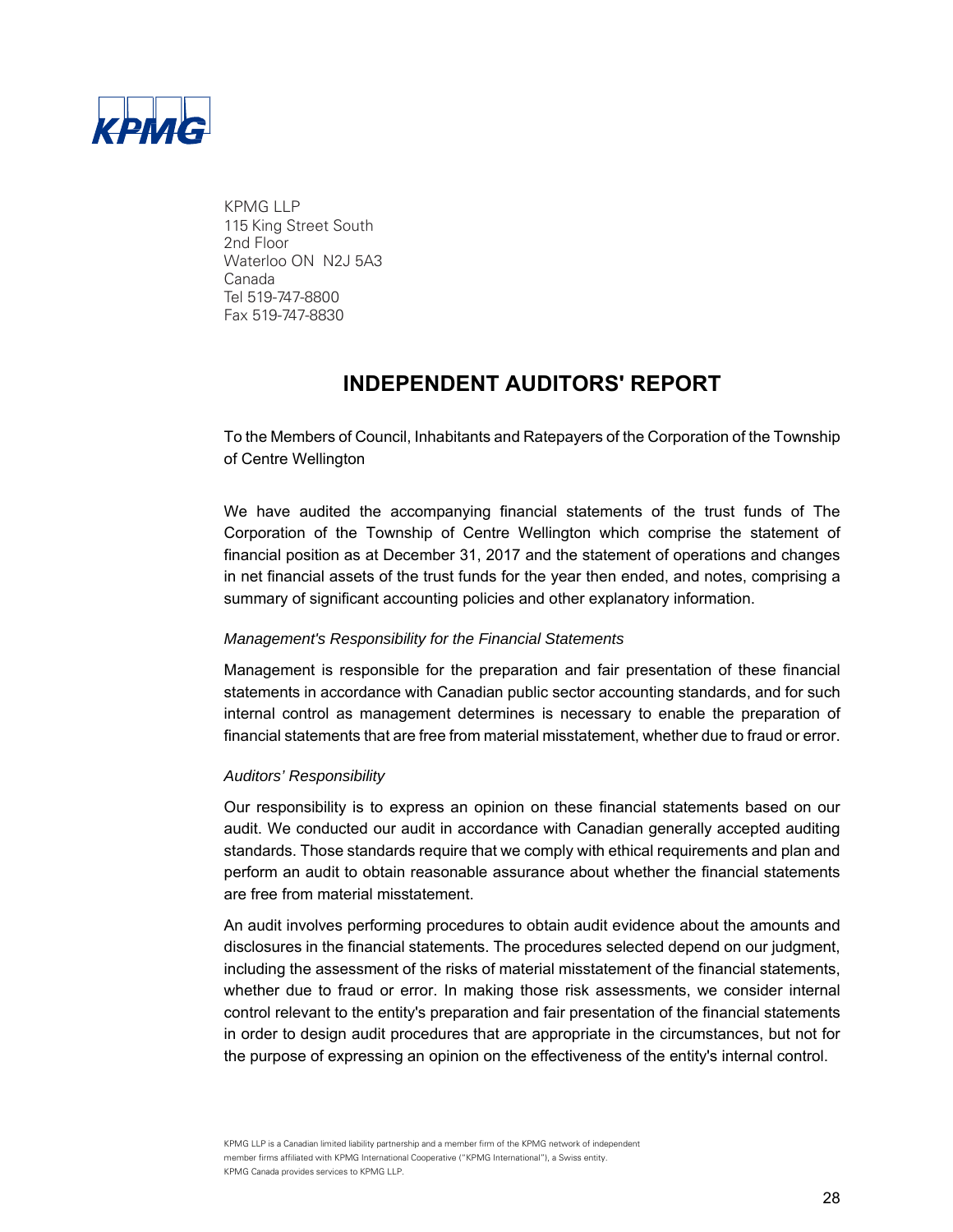

### Page 2

An audit also includes evaluating the appropriateness of accounting policies used and the reasonableness of accounting estimates made by management, as well as evaluating the overall presentation of the financial statements.

We believe that the audit evidence we have obtained is sufficient and appropriate to provide a basis for our qualified audit opinion.

## *Basis for Qualified Opinion*

In common with many not-for-profit organizations, the trust funds of the Corporation of the Township of Centre Wellington derives revenue from sundry sources, the completeness of which is not susceptible to satisfactory audit verification. Accordingly, our verification of these revenues was limited to the amounts recorded in the records of the entity and we were not able to determine whether any adjustments might be necessary to revenue, surplus, assets, net financial assets and accumulated surplus.

## *Qualified Opinion*

In our opinion, except for the possible effects of the matter described in the Basis for Qualified Opinion paragraph, the financial statements present fairly, in all material respects, the financial position of the trust funds of The Corporation of the Township of Centre Wellington as at December 31, 2017, and the results of its operations for the year then ended in accordance with Canadian public sector accounting standards.

 $k$ *PmG*  $11$ 

Chartered Professional Accountants, Licensed Public Accountants

Waterloo, Canada June 18, 2018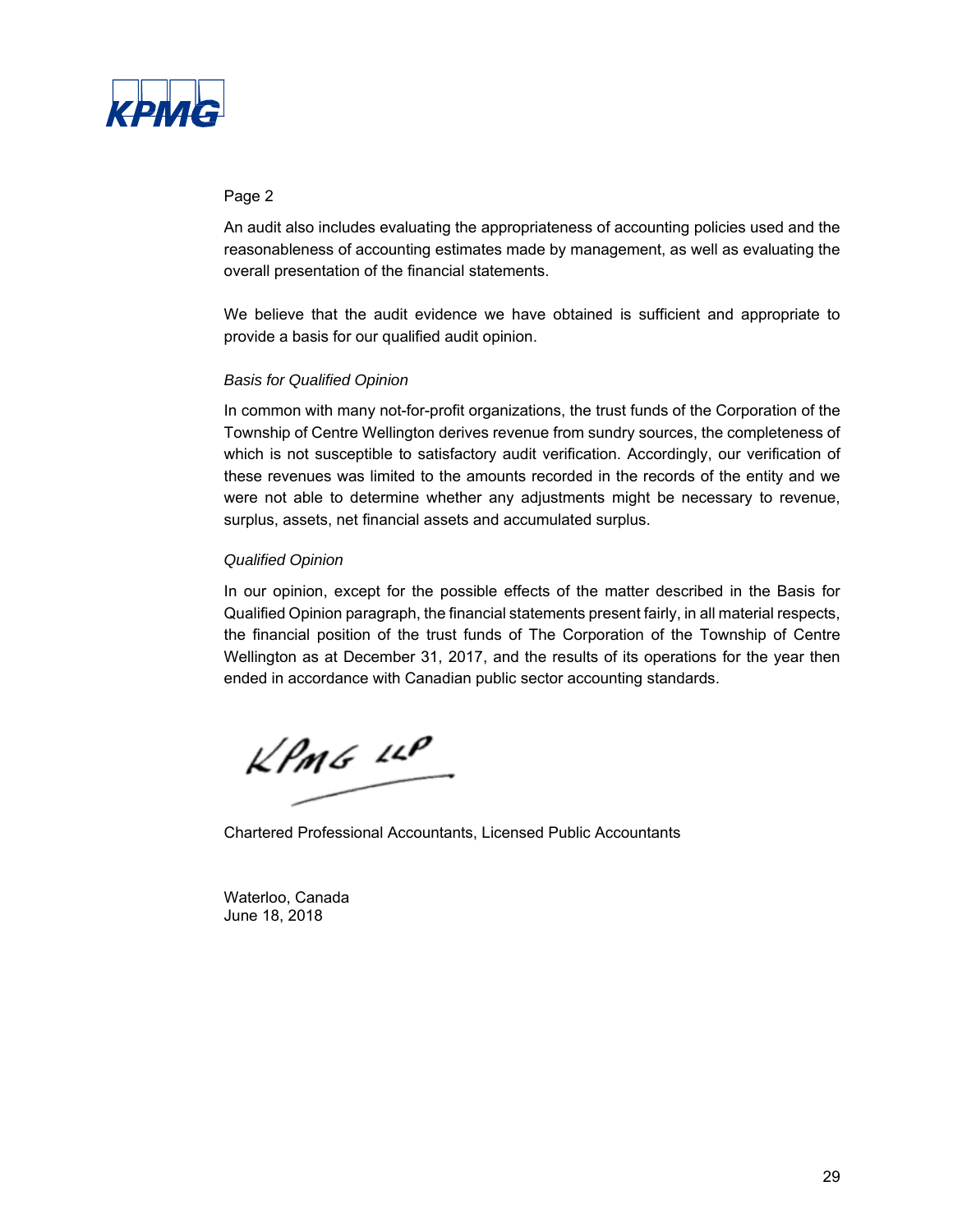Trust Funds - Statement of Financial Position

As at December 31, 2017, with comparative figures for 2016

|                                              | Elora & Fergus<br>Cemetery<br>Perpetual<br>Care |     | Mount<br>Carmel<br>Cemetery<br>Perpetual<br>Care | M.W.<br><b>Baptie</b><br>Scholarship | 2017<br>Total          |     | 2016<br>Total |
|----------------------------------------------|-------------------------------------------------|-----|--------------------------------------------------|--------------------------------------|------------------------|-----|---------------|
| Assets:<br>Cash                              | \$<br>107.952                                   | \$  | 4,606                                            | \$<br>4,540                          | \$<br>117.098          | \$  | 89,711        |
| Term deposit certificates                    | 806,278                                         |     | 36,157                                           | 1,000                                | 843,435                |     | 828,684       |
| CIBC stock - at cost                         | 1,299                                           |     | $\overline{\phantom{0}}$                         |                                      | 1,299                  |     | 1,299         |
| Due from Township                            | 2,613                                           |     | $\overline{\phantom{a}}$                         |                                      | 2,613                  |     | 170           |
|                                              | 918,142                                         |     | 40,763                                           | 5,540                                | 964,445                | \$. | 919,864       |
| Liabilities:                                 |                                                 |     |                                                  |                                      |                        |     |               |
| Due to Township                              | \$<br>$\sim 100$                                | \$  | $\sim$                                           | \$<br>$\sim$                         | \$<br>$\sim$ 100 $\mu$ | \$  | 33            |
| Net financial assets and accumulated surplus | 918,142                                         | \$. | 40,763                                           | 5,540                                | \$<br>964,445          | \$  | 919,831       |

See accompanying note to financial statements.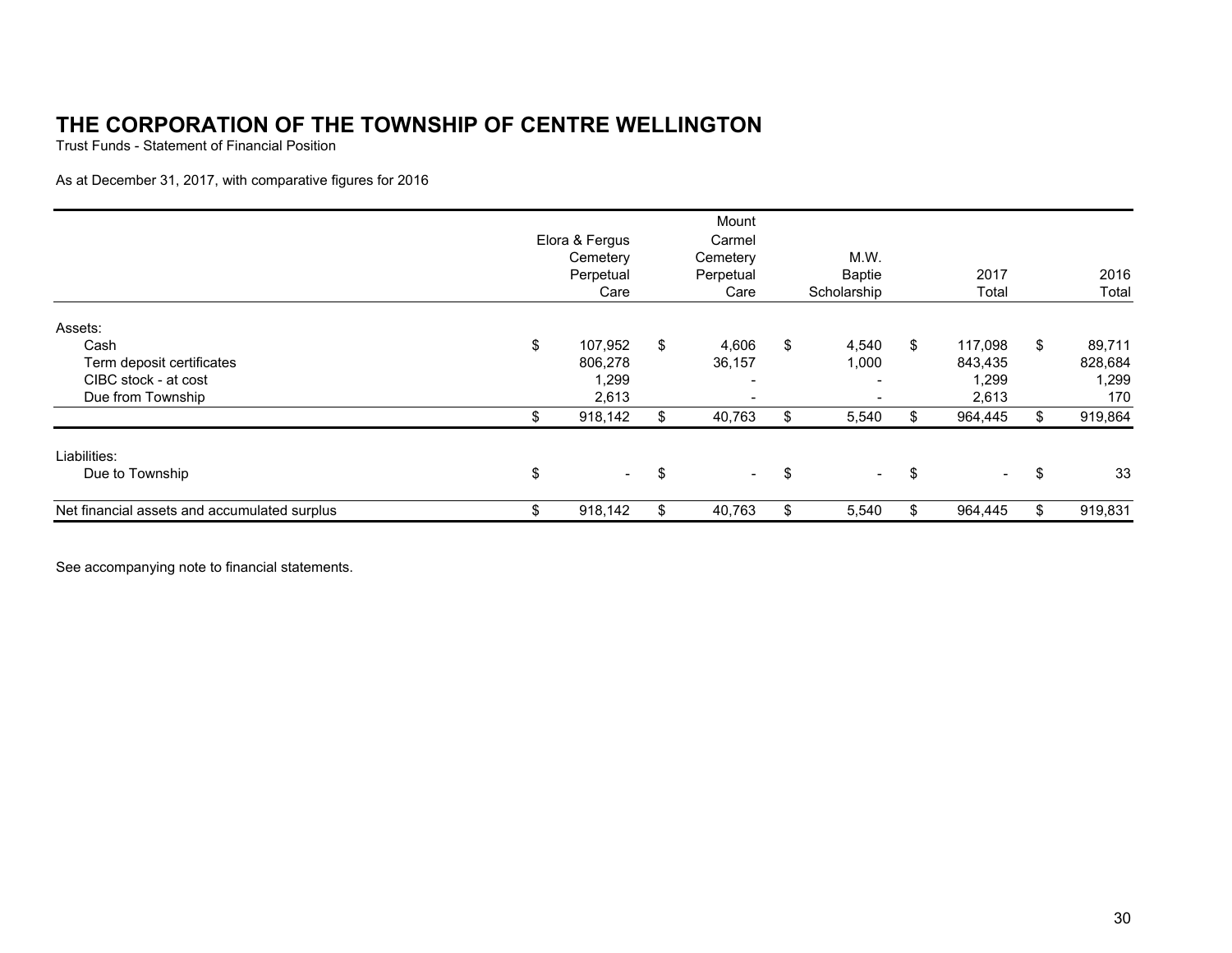Trust Funds - Statement of Operations and Changes in Net Financial Assets

Year ended December 31, 2017, with comparative figures for 2016

|                                                                 | Elora & Fergus<br>Cemeteries<br>Perpetual<br>Care |     | Mount<br>Carmel<br>Cemetery<br>Perpetual<br>Care |    | M.W.<br><b>Baptie</b><br>Scholarship |     | 2017<br>Total    |     | 2016<br>Total    |
|-----------------------------------------------------------------|---------------------------------------------------|-----|--------------------------------------------------|----|--------------------------------------|-----|------------------|-----|------------------|
| Revenue:                                                        |                                                   |     |                                                  |    |                                      |     |                  |     |                  |
| Sale of plots and cemetery fees<br>Investment income            | \$<br>41,904<br>21,034                            | \$  | 2,660<br>619                                     | \$ | $\overline{\phantom{a}}$<br>50       | \$  | 44,564<br>21,703 | \$  | 33,887<br>20,922 |
|                                                                 | 62,938                                            |     | 3,279                                            |    | 50                                   |     | 66,267           |     | 54,809           |
| Expenses:                                                       |                                                   |     |                                                  |    |                                      |     |                  |     |                  |
| Reimbursement to Township                                       | 21,034                                            |     |                                                  |    |                                      |     | 21,034           |     | 20,217           |
| Reimbursement to Mount Carmel Cemetery                          |                                                   |     | 619                                              |    | $\overline{\phantom{a}}$             |     | 619              |     | 662              |
|                                                                 | 21,034                                            |     | 619                                              |    |                                      |     | 21,653           |     | 20,879           |
| Surplus                                                         | 41,904                                            |     | 2,660                                            |    | 50                                   |     | 44,614           |     | 33,930           |
| Net financial assets and accumulated surplus, beginning of year | 876,238                                           |     | 38,103                                           |    | 5,490                                |     | 919,831          |     | 885,901          |
| Net financial assets and accumulated surplus, end of year       | \$<br>918,142                                     | \$. | 40,763                                           | Ж, | 5,540                                | \$. | 964,445          | \$. | 919,831          |

See accompanying note to financial statements.